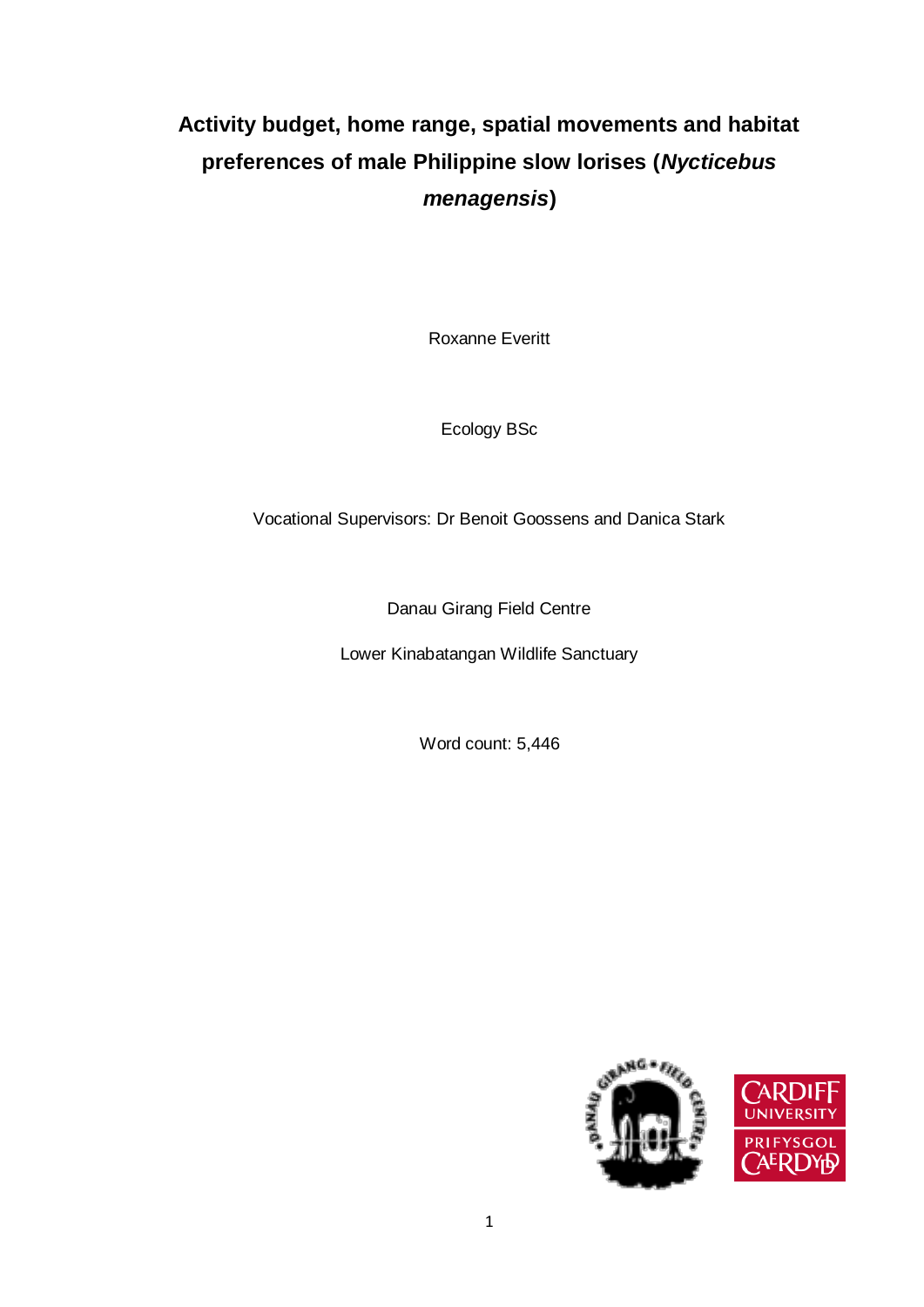#### **Reflection**

I cannot fault my overall experience at DGFC, the opportunity is a rare one and I will never regret spending a year of my life in Borneo. I was allowed to devise a project on my own, luckily a project was already set up and I opted in for one following tarsiers. Even though it was an established project, I was still allowed to be independent, deciding what I actually wanted to look at. Unfortunately, the tarsier project did not work out; my subjects kept dying, or went missing. It was getting late in the year and I hadn't really collected a proportionate amount of data therefore, I switched to slow lorises because the capture rate was successful. This is why my project only started in January. However, I had a complete years' worth of nocturnal primate training, so apart from a smaller data collection period than most, I do not feel that I lost out on any education.

During my time at DGFC, and under my project, I developed skills in radio telemetry, distance sampling and animal collaring. I was also able to grow as a person because the data collection conditions were tough, especially with the 6 hour nocturnal shifts. I really believe that they were beneficial for my development as it taught me that I can handle tough physical conditions in future.

I was also able to participate in other projects so I also developed skills in camera trapping, parasite analysis (using McMaster method) and botanical plots. My employee skills also developed; I can now more successfully work in a close environment and part of a team. I also gained communication skills through running field courses and giving presentations about my project regularly. I believe that is invaluable and I am extremely happy that I had to give presentations. My presentation skills have increased dramatically.

Living at DG was great, I was looked after, fed really well and living costs were low. The local staff were wonderful and they became like family members. In the interview Benoit Goossens said that DG is like a family and what he said is very true. Doing your PTY year with fellow Cardiff PTY students was also great. DG was also really good in the sense that you could make many work contacts, through the numerous field courses, even lecturers and Professors from Cardiff University. This is another invaluable thing provided by DGFC. My year at DG has helped me to be a better employee and has really focused my mind on what I want to do, and what I can expect from a career in scientific research.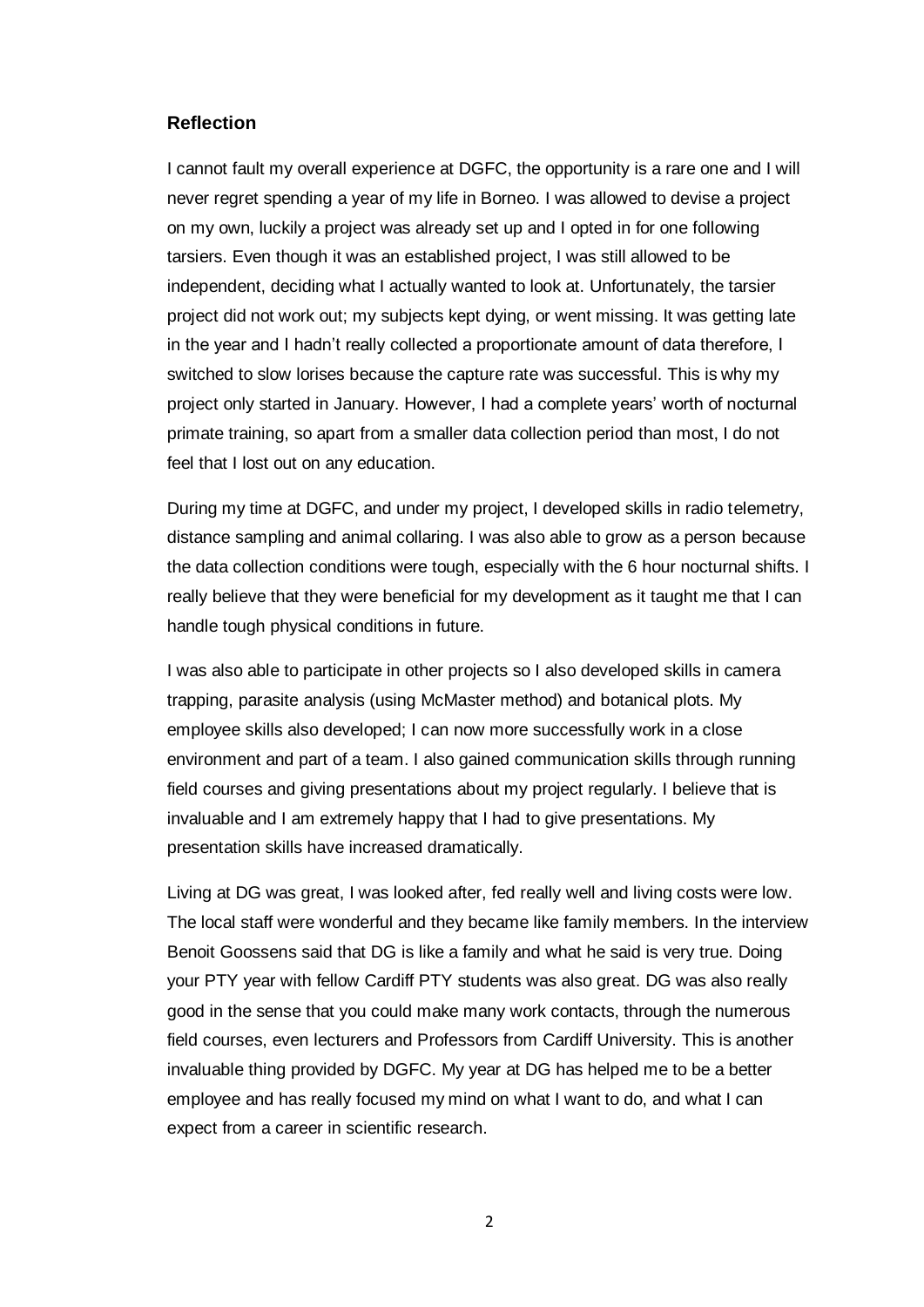# **Activity budget, home range, spatial movements and habitat preferences of male Philippine slow lorises (***Nycticebus menagensis***)**

## **Abstract**

*Nycticebus menagensis* is possibly the most understudied slow loris species. Not much is known about this species, yet, their natural habitat is dwindling and they are threatened by the pet trade. Home range use and population demographics were studied in order to assess whether the species is affected by changes in habitat. The population density of *N. menagensis* in the Lower Kinabatangan Wildlife Sanctuary, Malaysian Borneo, was 8.93 ind.  $km<sup>-2</sup>$ . A single male slow loris was the study subject; his home range was estimated to be 0.09151  $km^2$ , using LoCoH method. Female home range overlap and territoriality were the main factors affecting home range size. Behaviour significantly varied throughout the night (p-value < 0.05) however, the time budgeted for travelling was constant throughout the night, (approximately 50%). Time period did not significantly affect distance travelled during night shifts. *N. menagensis* was found to be lunar neutral but closer inspection of height measurements recorded during tracking suggested that the individual was lunar philic, the count of 15-20m observations was greater when the moon was brighter (pvalue<0.0001). Rainfall did not significantly influence distance travelled between sleeping sites. Sleeping sites were deemed an important component of home range use, and were affected by tree species (via comparisons with tree species used for foraging). The results, although based on a small sample size, expand the understanding of this particular species, whilst also providing information relevant to other nocturnal primates in terms of habitat management and further study. Rainforest can be managed to provide a more suitable habitat as there is better understanding of home range use and required tree species.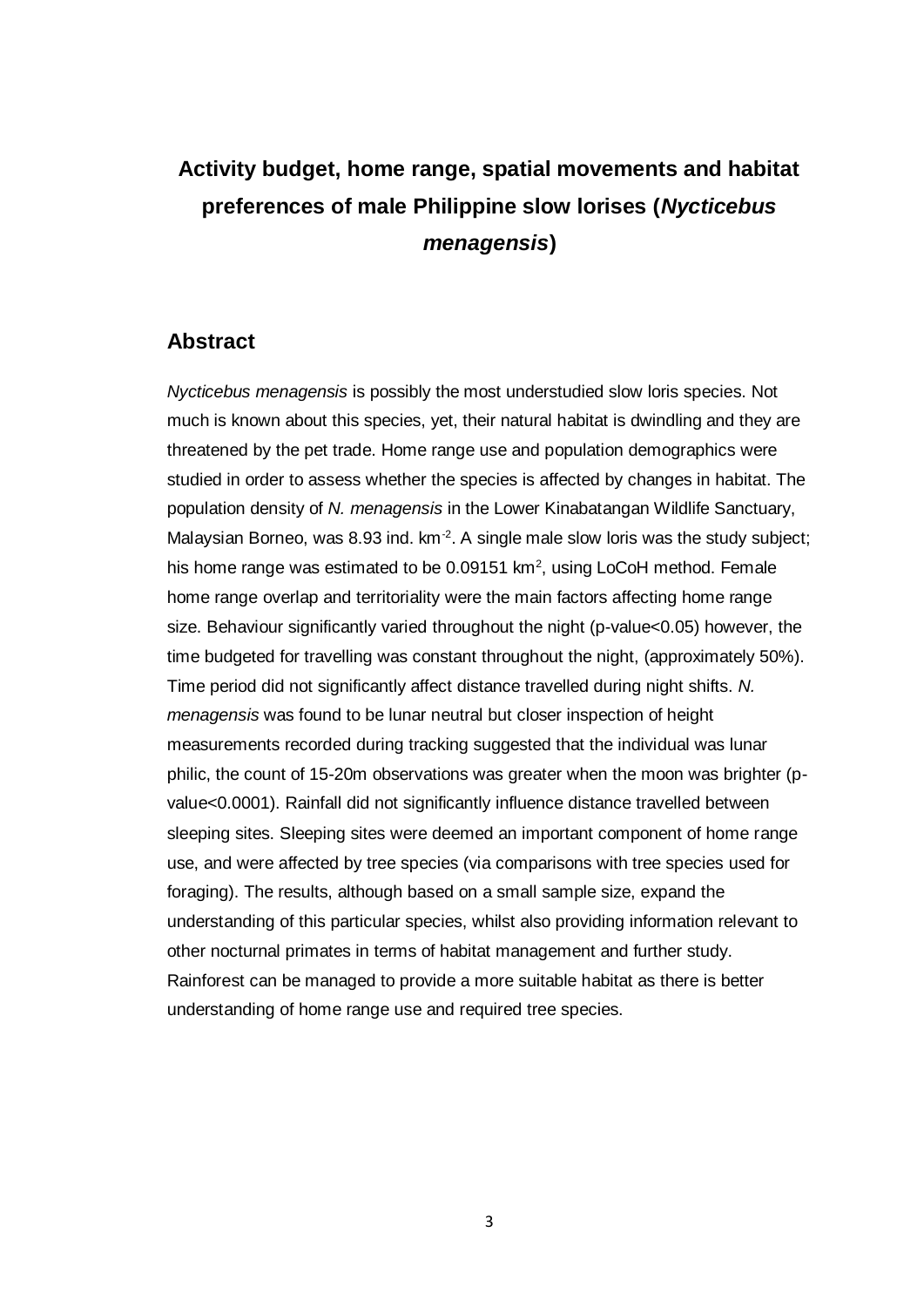# **Introduction**

The slow loris (*Nycticebus spp*.) is a nocturnal prosimian, different from other species as it is the only venomous primate (Bearder 1987). Brachial arm glands secrete a venom which the individual then mixes with saliva, and is suggested to be used for predator deterrence (Krane *et al*. 2003; Nekaris *et al*. 2013). Another predator evasion tactic is camouflage via immobility, they can remain still without fatigue; specific morphological characteristics such as *rete mirabile* and a large flexor muscle in the hind legs enable this (Ankel-Simons 2007). Cryptic slow climbing often follows immobility, giving the name 'slow'. As with many nocturnal mammals they have a reflective eye layer behind the retina, the *tapetum lucidum* (Nekaris and Bearder 2007), and are solitary (Bearder 1987). Communication is via scent marking (Starr *et al*. 2012; Gursky 2003) and vocalisations (Nekaris *et al*. 2013).

There are currently eight species of slow loris recognised, four of which are found in the rainforests of Borneo (*Nycticebus bancanus*, *N. borneanus*, *N. kayan* and *N. menagensis*). There have been studies on all slow loris species in South East Asia (Wiens and Zitzmann 2003b; Collins 2007; Starr and Nekaris 2013) and India (Radhakrishna *et al*. 2006), with the exception of the species found in Malaysian Borneo. This study will focus on the Philippine slow loris (*N. menagensis*) which is found in North and East Borneo, as well as in the Philippines (Munds *et al*. 2013). The genus was recently reclassified (Munds *et al*. 2013) with the suggestion of splitting *N. menagensis* further into sub-species due to variation found within the species (Nekaris and Munds 2010). This variation, however, is difficult to categorise as loris species are polymorphic and demonstrate cryptic characteristics (Munds *et al*. 2013).

*N. menagensis* has a body weight of 265-610g (Munds *et al*. 2013), the species does not demonstrate sexual dimorphism of morphological characteristics (Nekaris and Bearder 2007). *N. menagensis* can be distinguished from other species genetically, as well as morphologically from differences in pelage colouration, facial mask colouration and the absence of a second upper incisor (Nekaris *et al*. 2007; Munds *et al*. 2013). *N. menagensis* is classified as Vulnerable and was added to CITES Appendix I in 2008, which protects it from commercial and international trade (IUCN 2008). It is thought to be the least threatened of the loris species (Nekaris *et al*. 2007) and abundant (Meijaard *et al*. (2005) cited in Nekaris *et al*. (2007)) with an encounter rate of 0.12 ind. km<sup>-1</sup> in Borneo (Nekaris and Nijman 2007).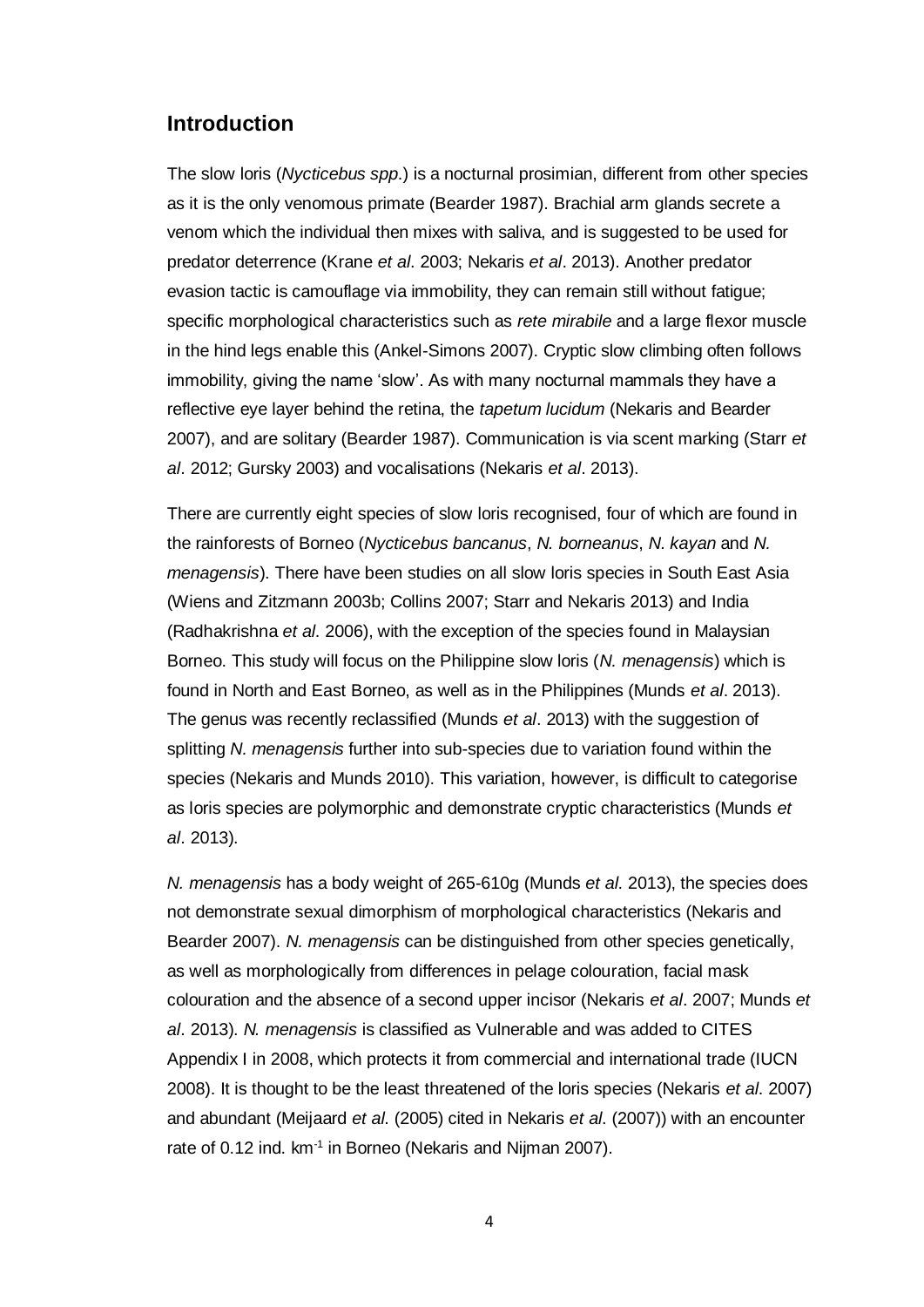Variation between population densities of a species shows that population-level changes can occur due to the altered spatial use of a home range (Gerber *et al*. 2015). Therefore, population densities can show whether a species will cope with landscape change elicited by deforestation. Low densities initiate further studies so that future environmental and population management aid the conservation of a particular species. Population densities of slender lorises, *Loris lydekkerianus*, in Sri Lanka show that each taxa responds differently to human disturbance but loris presence is negatively associated with primary forest (Nekaris and Jayewardene 2004). This suggests that there could be a benefit to living in disturbed forests. The ability of *N. menagensis* to adapt to disturbed forest is unknown, as is the possibility of increased life fitness in secondary forest.

Home range size, behaviour, activity budget and diet have not been studied for *N. menagensis*. A key way of understanding the ecology of a species is by studying home range use and factors that affect said usage. For instance, when differences between male and female ranges are identified, revelations about home range use and behaviour arise; female field vole, *Microtus agrestis*, home ranges are often determined by food abundance whereas the male home ranges are determined by female density (Nelson 1995). In diurnal and gregarious species of primates, home ranges are affected solely by food availability (Bitetti 2001) which is in contrast to that of solitary species, where male home ranges are influenced by female distributions, and females by food availability (Bearder 1987; Broomhall *et al*. 2003). In solitary mountain gorillas, (*Gorilla gorilla beringei*), the effect of social factors also supersedes the effect of ecological factors in males (Watts 1994). Gerber (2015) suggests that resource availability, sociality and habitat alteration collectively affect home range use in Milne-Edwards' Sifaka (*Propithecus edwardsi*). Home range sizes in species of slow loris other than *N. menagensis* are affected by habitat type but not sex; in *N. coucang*, home ranges in primary forest were smaller than that of secondary/degraded/disturbed forest (Wiens and Zitzmann 2003a; Wiens and Zitzmann 2003b). On the other hand, home ranges are affected by sex in other loris species, males have larger home ranges than females (Nekaris and Jayewardene 2004). It is unknown whether habitat type and sex cause variation in the home ranges of *N. menagensis*.

Studies of the effect of environmental variables on the ecology of *N. menagensis* are non-existent. For example, the influence of moon luminosity on *N. menagensis* is unstudied even though it is an important nocturnal variable for other nocturnal mammals such as *Dipodomys merriami*, *Phyllotis xanthopygus* and *Caluromys*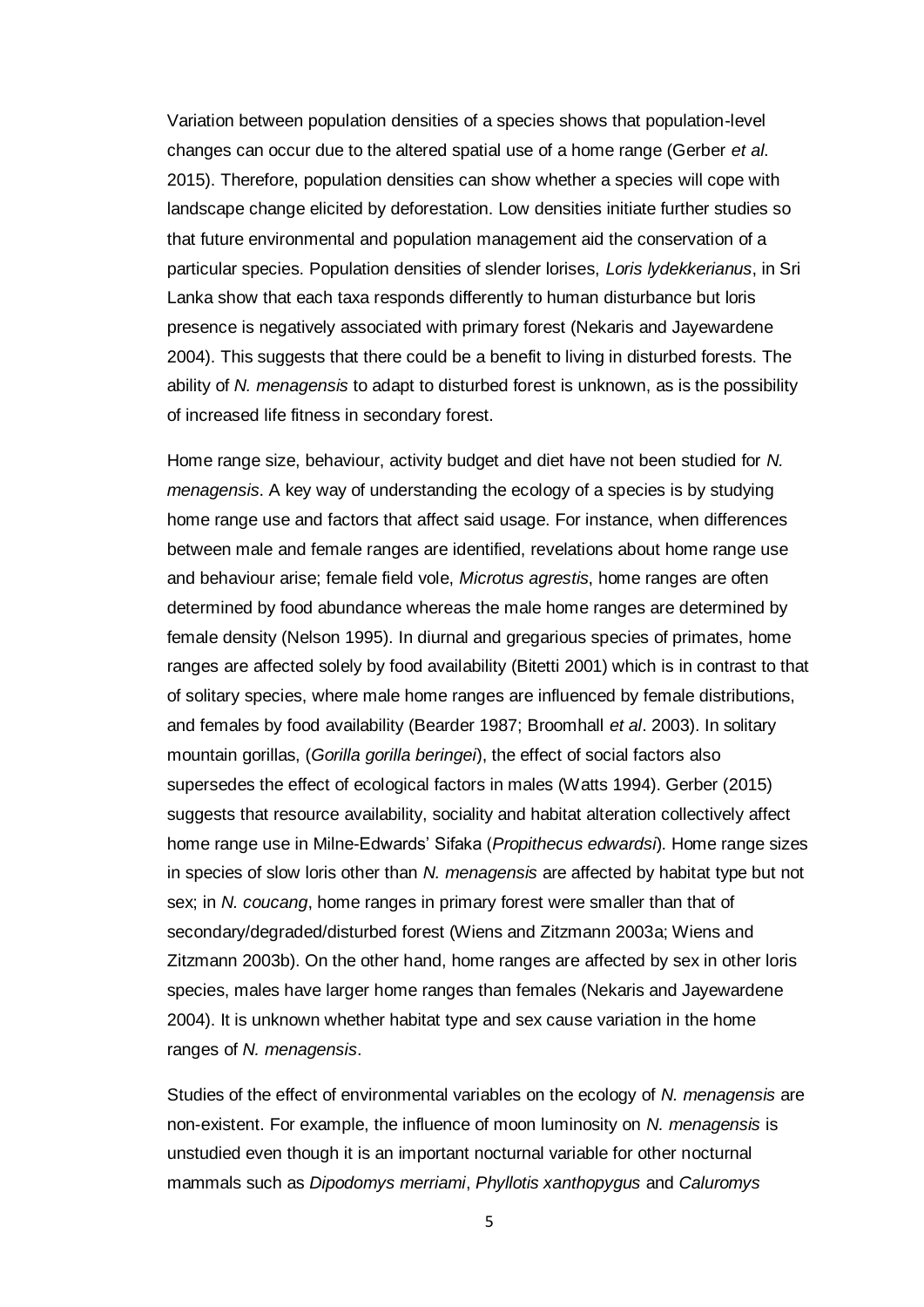*philander* (Bowers 1990; Kramer and Birney 2001; Laferriere 1997) and the spectral tarsier, *Tarsius spectrum*, (Gursky 2003). Other loris species have shown a variation in their response, for example, *N. pygmaeus* was found to be lunar philic (increased activity with moonlight) (Starr *et al*. 2012), whereas *N. javanicus* was found to be lunar neutral (no effect from moonlight) (Nekaris *et al*. 2014) and *N. bengalensis* was found to be lunar phobic (decreased activity with moonlight) (Rogers and Nekaris 2011). Rainfall could also influence the ecology of *N. menagensis* as it is an important part of the ecology of a rainforest. Rainfall changes with season in Malaysian Borneo as there is a wet and dry season (Ancrenaz *et al*. 2004). In other species of primates, such as *Cebus apella nigritus*, seasonality has been shown to effect primate home range use (Bitetti 2001). In the Endangered Milne-Edwards' Sifaka, (*P. edwardsi*) individuals shifted their core range with season (Gerber *et al*. 2015). The effect of rainfall, thus seasonality, on home range use in *N. menagensis* is unstudied.

Sleeping sites are important to all primates as roughly half of their life is spent in one, this means that knowledge about the location of the site, physical characteristics of the site and behaviour in proximity to the site, help in understanding how a species uses its home range (Anderson 1984; Anderson 1998).The effect of tree species on sleeping site choice and the subsequent effect on home range use is unstudied in *N. menagensis* but in other species of primates, tree species is shown to influence sleeping site choice through variation in fruit production (Bitetti 2001). Studying the difference in tree species will show whether *N. menagensis* chooses a particular species of tree to sleep in so that when they wake, they are close to their required food resources.

Calculating the population density of N. menagensis was a main objective in this study. Discussion included how the calculated density differs from species of loris in other environments. Habitat type and sex was examined in this study in order to assess how they affect home range size, sleeping site choice or nightly spatial movements. The effect of moon luminosity on activity was also explored. This study aimed to investigate whether activity at night and distances between sleeping sites are affected by rainfall. Another aim was to look into the effect of tree species on sleeping site choice and night time activity. By studying these variables a more complete understanding of the ecology of N. menagensis can be achieved. The outcomes of this paper will enable better management of slow loris habitat and aid future conservation of this Vulnerable species.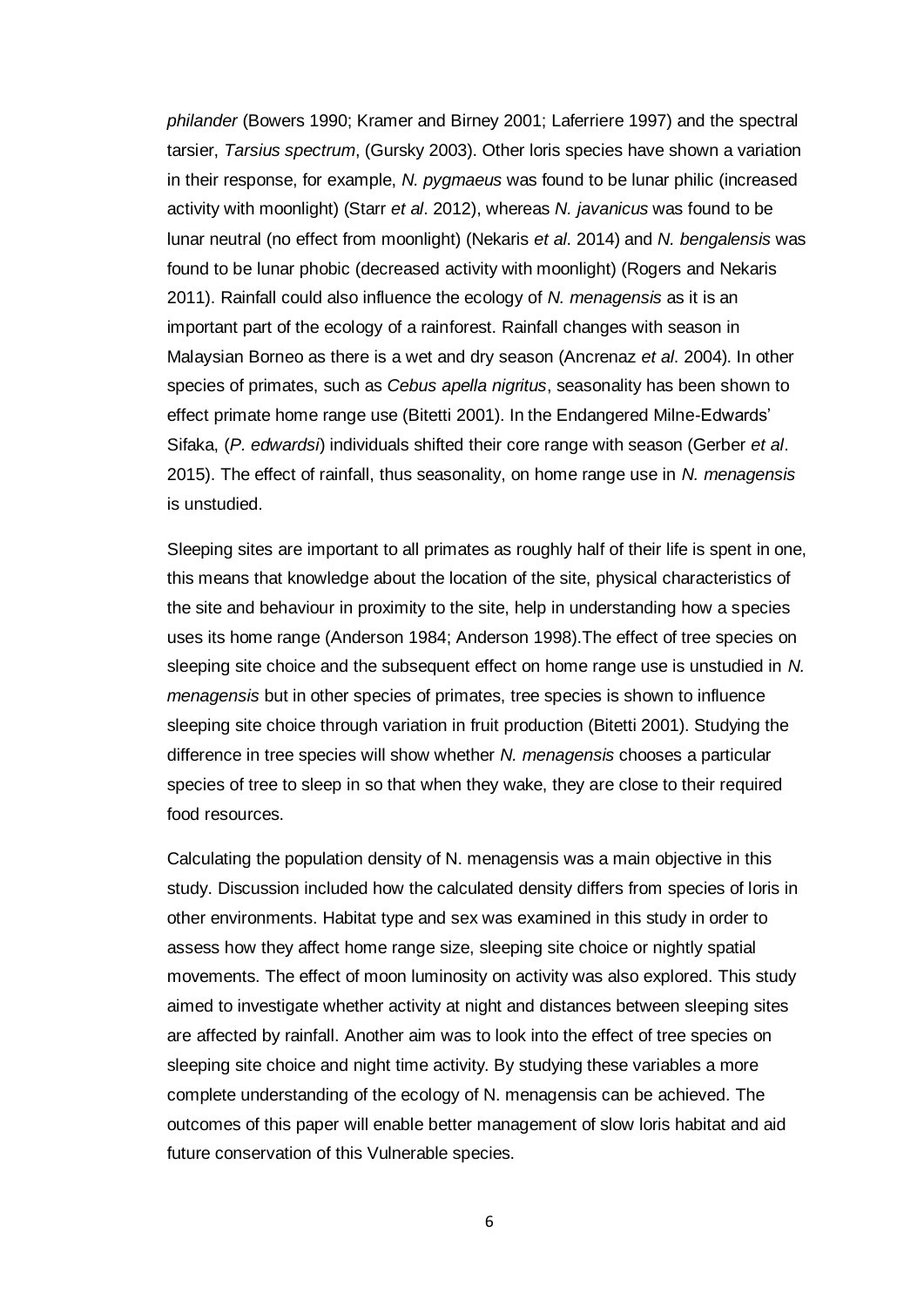# **Materials and Methods**

## **Study Site**

This study took place along the Kinabatangan River, the longest river (560 km) in the state of Sabah, Malaysian Borneo. Located in Lot 6 of the Lower Kinabatangan Wildlife Sanctuary (LKWS, 5°10′–5°50′N; 117°40′–118°30′E) is Danau Girang Field Centre (DGFC), a research centre. This area has a wet and humid climate and experiences average monthly temperatures of 21°C-34°C (Ancrenaz *et al*. 2004). The region is subject to a wet and dry season, the major monsoon is from November to March. Mean annual rainfall is approximately 3000mm (Ancrenaz *et al*. 2004). The vegetation surrounding DGFC is comprised of semi-inundated and riparian forest. The area surrounding DGFC is 123 ha (Munds *et al*. 2013) and the study took place there from January to July 2015.

### **Census**

Distance sampling was used to estimate a population density. Six line transects were surveyed, each transect was surveyed in shifts; 6pm-9pm, 10pm-1am or 2am-5am. Each shift was walked four times so overall each transect was walked 12 times. Premade trails (Fig. 1) were used to minimise further damage to the forest and avoid the time needed to cut new transects. The trails used were the ones originally designed to be transects that cover all the types of habitat surrounding DGFC. The average transect length was 960 m which was walked at an average speed of 539 mh-1. Each survey was conducted by a minimum of three people. Two of the three people were kept constant to reduce observer bias.

In order to detect the slow loris, a LED Lenser H7 head torch was used to stimulate the *tapetum lucidum*. When exposed to light this layer shines with a golden hue making detection easy, aiding in detection when the loris was high. When a loris was detected, the time, height and distance from transect was recorded. If possible, behaviour was also recorded.

In order to compare with a previous study (Munds *et al*. 2013), the density of N. menagensis was calculated using D=n/2wl, where n is the number of animals observed, l is the total trail length, w is the half width of the trail (attained by removing the furthest 10% of sightings from n).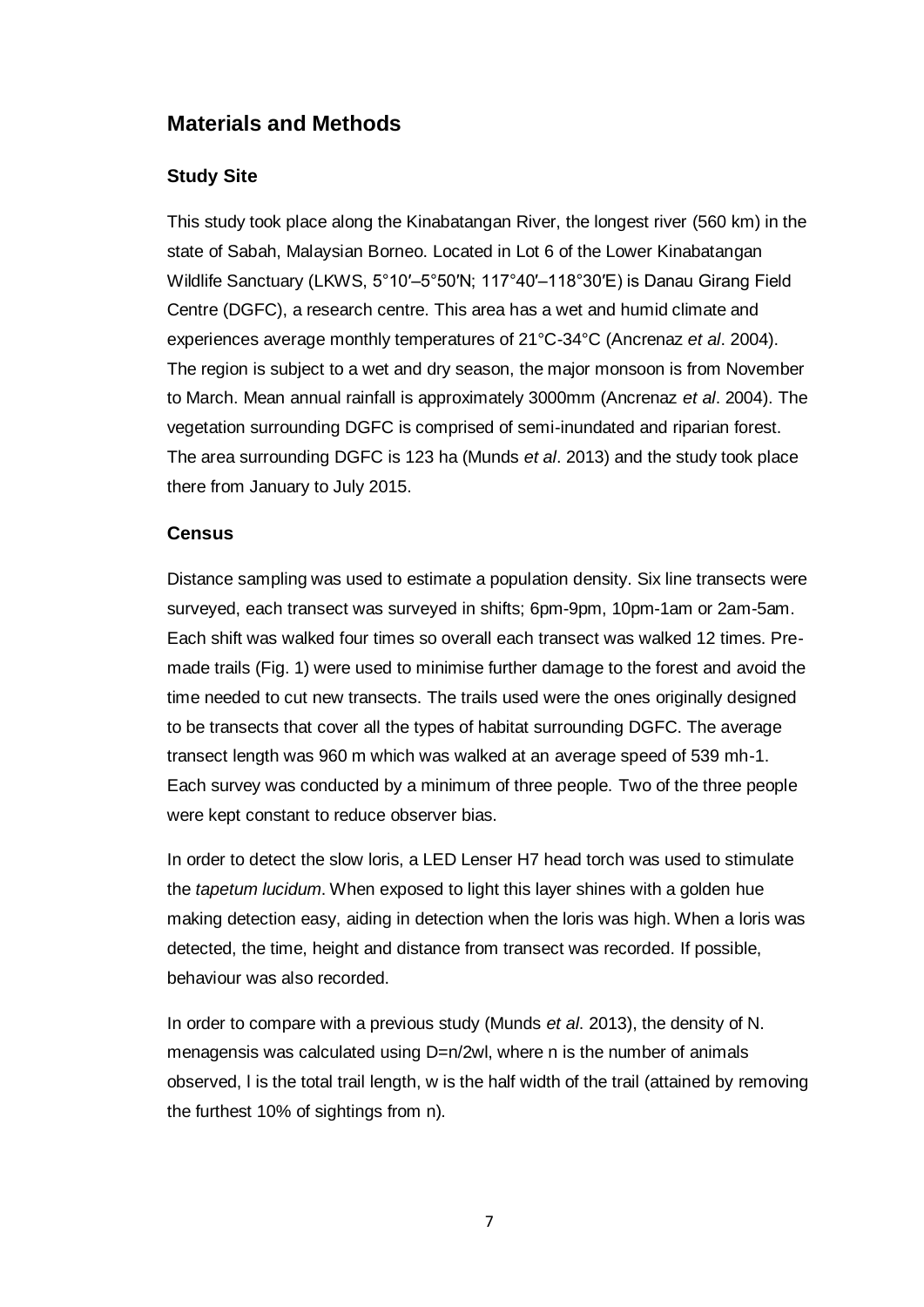### **Radio Collar**

DGFC has a long term project studying the native nocturnal primates; *N. menagensis* and the Western tarsier, *Cephalopachus bancanus borneanus*. Previously only females or juveniles had been collared, therefore, in order to expand the study adult male lorises were targeted. During this study one male loris, weighing 710g, was captured (March 2015) and fitted with a Biotrack VHF collar (Holophil PD-2C). Following collaring, he was then located by tracking the radio wave emitted by the collar using a receiver (R100 Telonics) and antenna (RA-23K VHF Antenna Telonics). Beeps emitted from the receiver increases in volume with increasing proximity to the animal.

### **Tracking**

To determine spatial movement and record the behaviour of the animal in its natural environment, tracking occurred in six hour shifts (6pm-12am and 12am-6am). Every 15 minutes a GPS point and a series of variables were recorded: behaviour, height (five metre ranges), weather, moon luminosity (estimated percentage categories:  $0 =$ 0%, 1 = 0.1-24.9%, 2 = 25-49.9%, 3 = 50-74.9% and 4 = 75-100%) and the length of time in a particular tree (a tree was marked if the loris spent more than 15 minutes in the same tree). Two six hour shifts made a cycle and one cycle represented one night of behaviour and spatial movement.

### **Sleeping sites**

A component of determining home range usage is to locate sleeping trees, which was done using the VHF receiver and antenna. Measures were taken to establish the level of gain/sensitivity on the receiver that signified closeness to the sleeping tree. The signal was then followed until this level of gain was reached. Further tuning and triangulation (the signal is tested at three points around a tree, the direction of all the signal tests should point to the tree) were used to choose a single tree. Binoculars were then used to get a visual, although a visual was not always possible. Sleeping trees were then tagged with a laminated number and neon biodegradable flagging tape. A GPS point was taken at the base of the tree. The existing number was recorded for reused trees. The GPS points were used to return to the trees with a specialist for species identification if they could not be identified in the field. The estimated moon luminosity for nights between sleeping sites was achieved using timeanddate.com with Kota Kinabalu as the reference.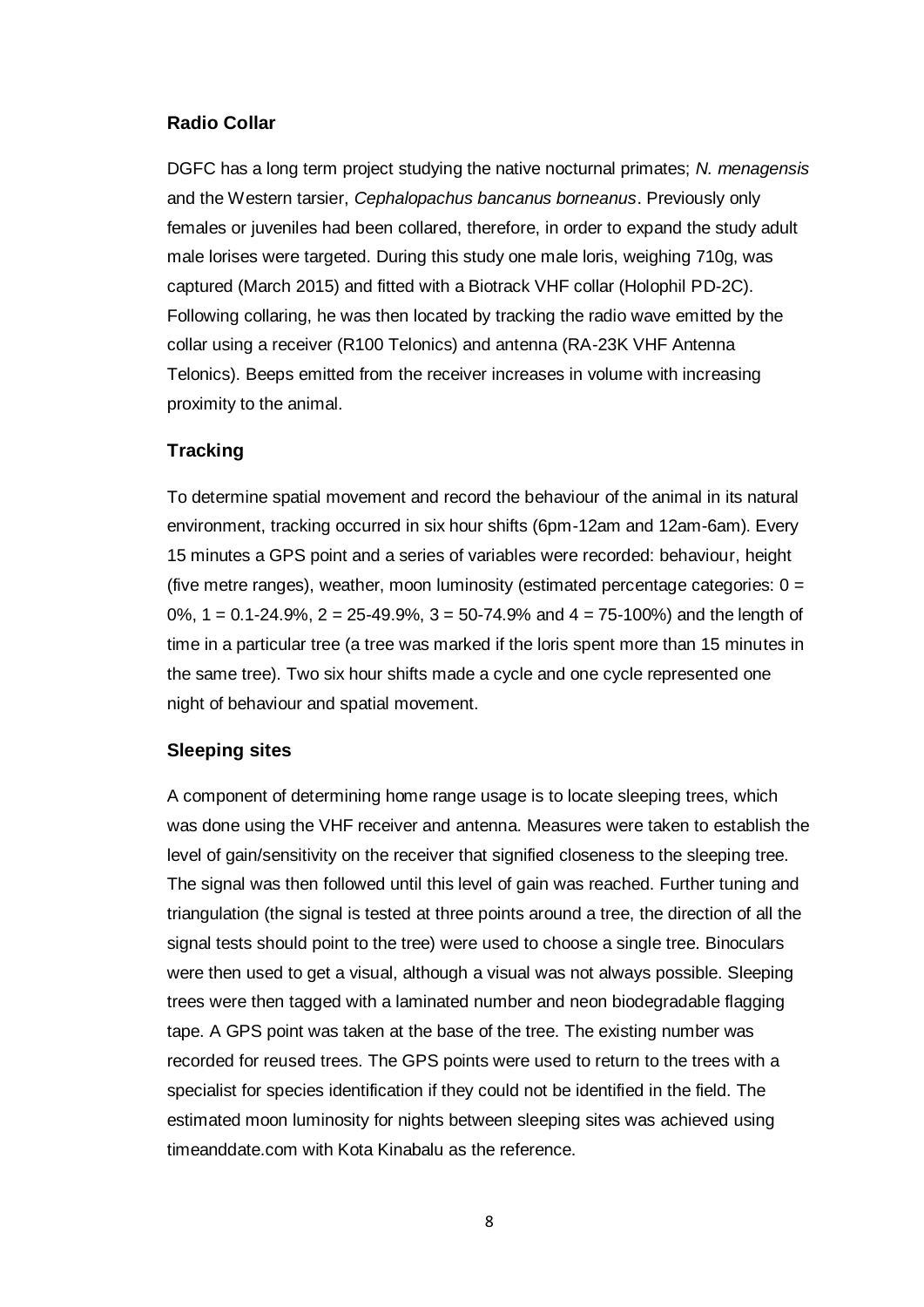### **Statistical analysis**

For statistical analysis, R software (R Core Team 2015) was used. The home range map was made using ArcGIS (version 10). The home range was estimated using sleeping site GPS data only which was plotted in ArcGIS, this was analysed using the adaptive Local Convex Hull method. The adaptive value was 1117 as this was the distance in metres between the furthest GPS points. 95% and 50% isopleths were created to represent the entire home range and core home range respectively. A home range estimate for a female N. menagensis was available for comparison via unpublished data obtained by previous work at DGFC (Wilson 2014). The two estimates could not be statistically tested for comparison but they were discussed in the discussion.

A Chi-squared test was used to establish whether there was a difference between the observed behaviours of the early tracking shift and the late tracking shift.

A two sample t-test was used to compare the distance travelled during 1800-2400 with the distance travelled between 0000-0600. The untransformed data had a normal distribution and equal variances.

A multiple regression was used to examine the significance of rainfall and moon luminosity as influential factors on distance travelled between sleeping sites. Distance between sleeping sites was estimated using the GPS points in Garmin Basecamp (version 4.4.6). An average weekly distance, average weekly rainfall (mm) and average weekly moon luminosity ( $0 = 0\%$ ,  $1 = 0.1 - 24.9\%$ ,  $2 = 25 - 49.9\%$ ,  $3 = 50 - 12.5\%$ 74.9% and 4 = 75-100%) were used for the regression. Each weekly average was calculated using the same weeks. The data used to calculate weekly rainfall was collected at DGFC.

# **Results**

### **Census**

The size of this study effort was 67.23 km. The half-width for *N. menagensis* was 15 m. For sighting distances from the transect, the range was 0-20m, for height of sightings, the range was 5–25 m. The study amassed 18 *N. menagensis* sightings, resulting in a density of 8.93 ind.  $km<sup>-2</sup>$ .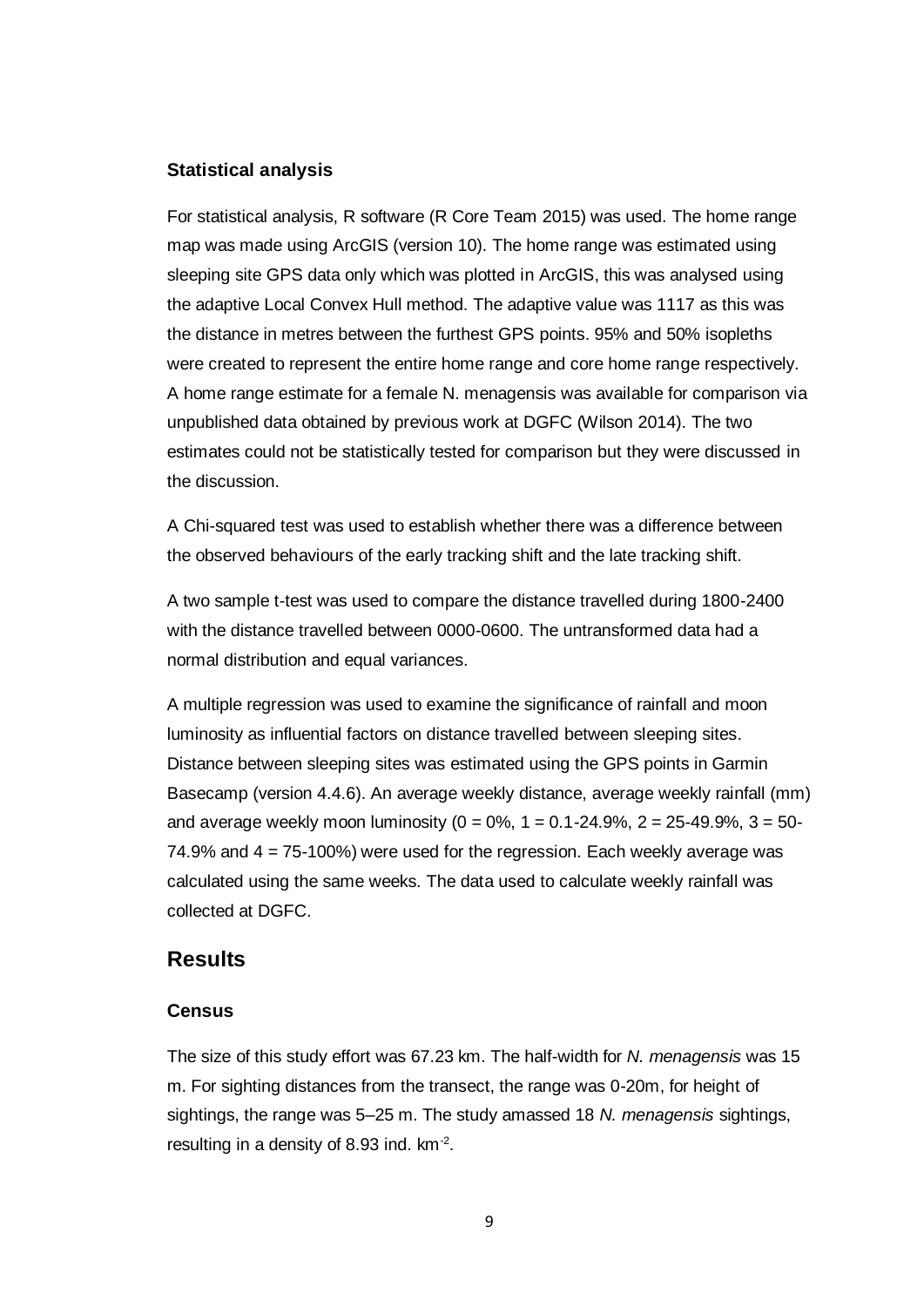## **Home Range**

Using the LoCoH method of home range analysis, the home range of the male loris was calculated to be 0.09151 km<sup>2</sup> and the core range was 0.01960 km<sup>2</sup> (Figure. 1). The home range spanned riparian and semi-inundated rainforest.



**Figure 1: The entire (0.09151 km<sup>2</sup> /9.151 ha) and core (0.01960km<sup>2</sup> /1.960 ha) home range of a male slow loris (***Nycticebus menagensis***), estimated using the Local Convex Hull (LoCoH) method of home range estimation.**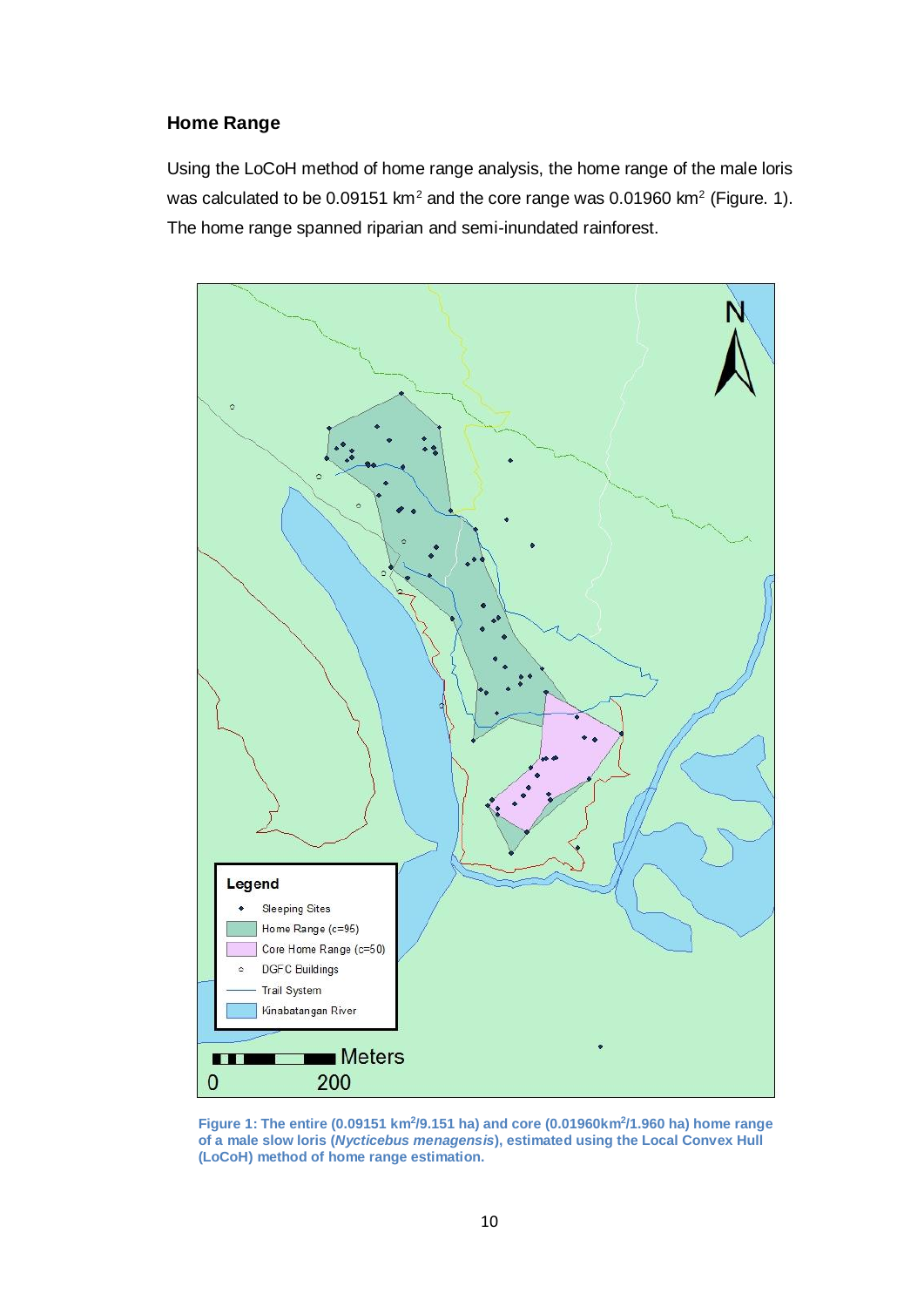#### **Behaviour**

The slow loris was followed for 84 hours, during this time 341 behaviour events were recorded. In both time periods, 1800-2400 pm and 0000-0600 am, the common activity was movement, nearly 50% of the loris' time was allocated to moving (Figure 2). The time allocation for behaviours was significantly different between the shifts  $(X$ -squared = 16.0509, df = 6, p-value < 0.05). The loris was observed feeding on leaves, insects, vine exudate, tree exudate and flowers. There direct social encounters, one encounter resulted in copulation and social sleeping, and another resulted in a territorial fight with a male loris. The final encounter was with a loris suspected to be female however the interaction occurred high in a tree so the exact nature of the behaviour was unknown. Direct interaction behaviours included allogrooming (mutual with a female loris), following and vocalisation through clicking. Some behaviour observations suggested an indirect social interaction; the loris was following scent marks left by another loris.



**Figure 2: The percentage of time allocated to a particular behaviour during six hour tracking shifts following a male slow loris (***Nycticebus menagensis***) at night. The time allocation for the early shift, 1800-2400 pm, (a) was significantly different from the late shift, 0000-0600 am, (b) (X-squared= 20.7106, df= 7, p-value= 0.004223).**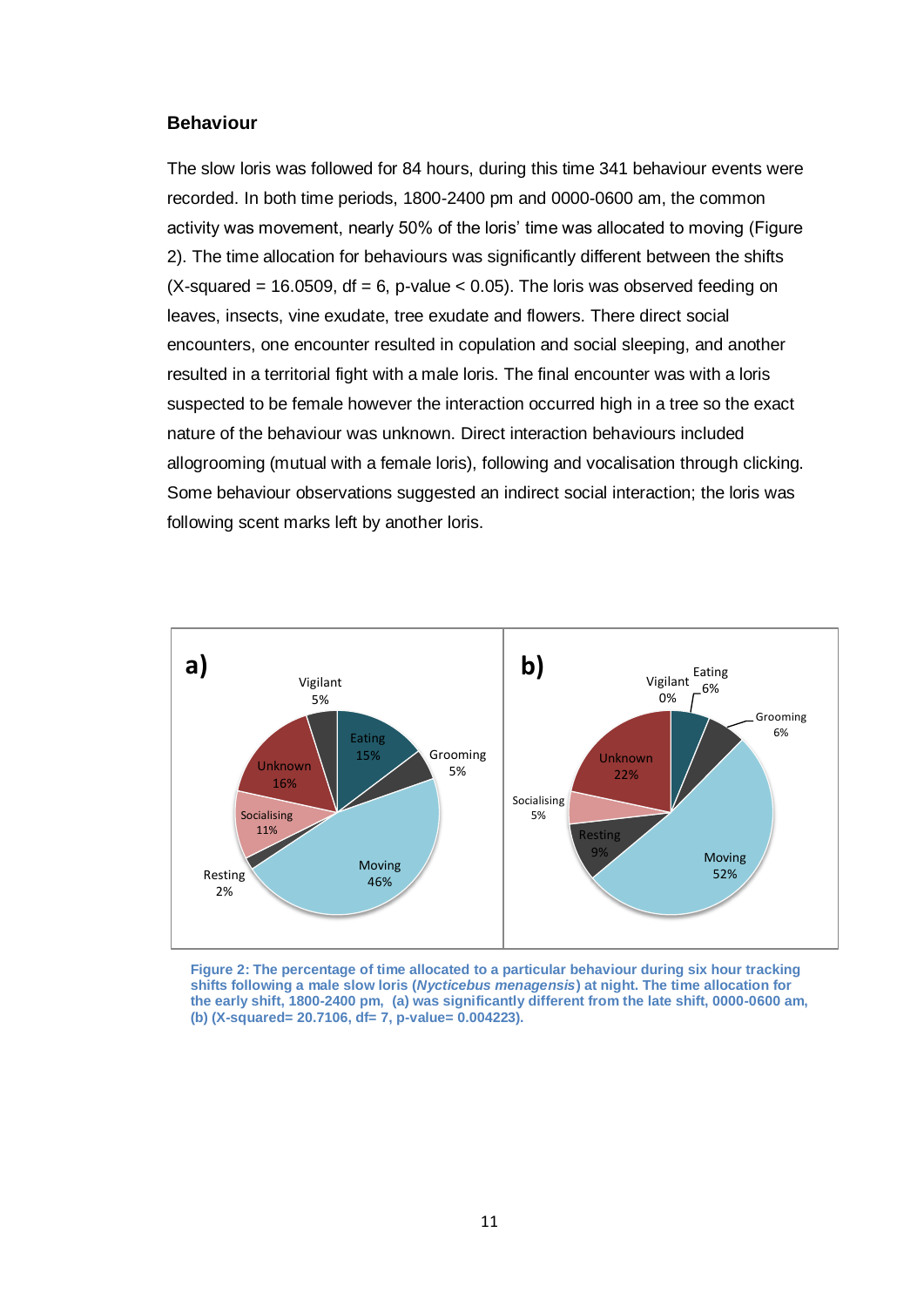## **Spatial Movements**

The average distance covered by the slow loris in one night was 640.8571 m (±168.73 m), in the early shift: 340.7143 m (±115.6888 m) and in late shift: 300.1429 m (±109.155 m). The mean distances travelled per time period were not significantly different from each other (t =  $0.6749$ , df = 12, p-value > 0.05).

## **Sleeping sites**

There were 80 trees recorded as sleeping sites for the male loris, some trees were reused so the total sleeping site count was 117. Of the reused trees, some were reused more than once, maximum reuse was four. Reuse never occurred on consecutive days. The range of sleeping height was 5–20 m. The average distance between sleeping sites (n=117) was 257.2931 m  $(\pm 150.6732 \text{ m})$ . The range was 17 m-646 m. On one occasion the loris travelled 356 m away from the southernmost sleeping site. This individual had to cross a small tributary, only spent one night and never returned to the area.

## **Environmental Variables**

When distance between sleeping sites was predicted in the multiple regression, rainfall (t value =  $6.995$ , p-value $>0.05$ ) and moon luminosity (t value =  $-1.254$ , pvalue>0.05) were shown to be insignificant factors. The overall model fit was adjusted  $R2 = -0.01764$ .

The most common height when the moon was 0 was: 10-15 m, 1 was: 0-5 m, 2 were: 10-15 m, 3 was: 0-5 m and 15-20 m and 4 was: 10-15 m (Table 1). The variation in height when the moon was 0 was significantly different from the variation when the moon was 1 (p-value<0.0001), 2 (p-value<0.001), 3 (p-value<0.0001) and 4 (pvalue<0.001). When the moon was 1, the height variation was significantly different from 2 (p-value<0.0001), 3 (p-value<0.0001) and 4 (p-value<0.0001). When the moon was 2, the variation was significantly different from 3 (p-value<0.0001) but not from 4 (p-value>0.05). When the moon was 3, the variation was significantly different from that of 4 (p-value $<$ 0.05).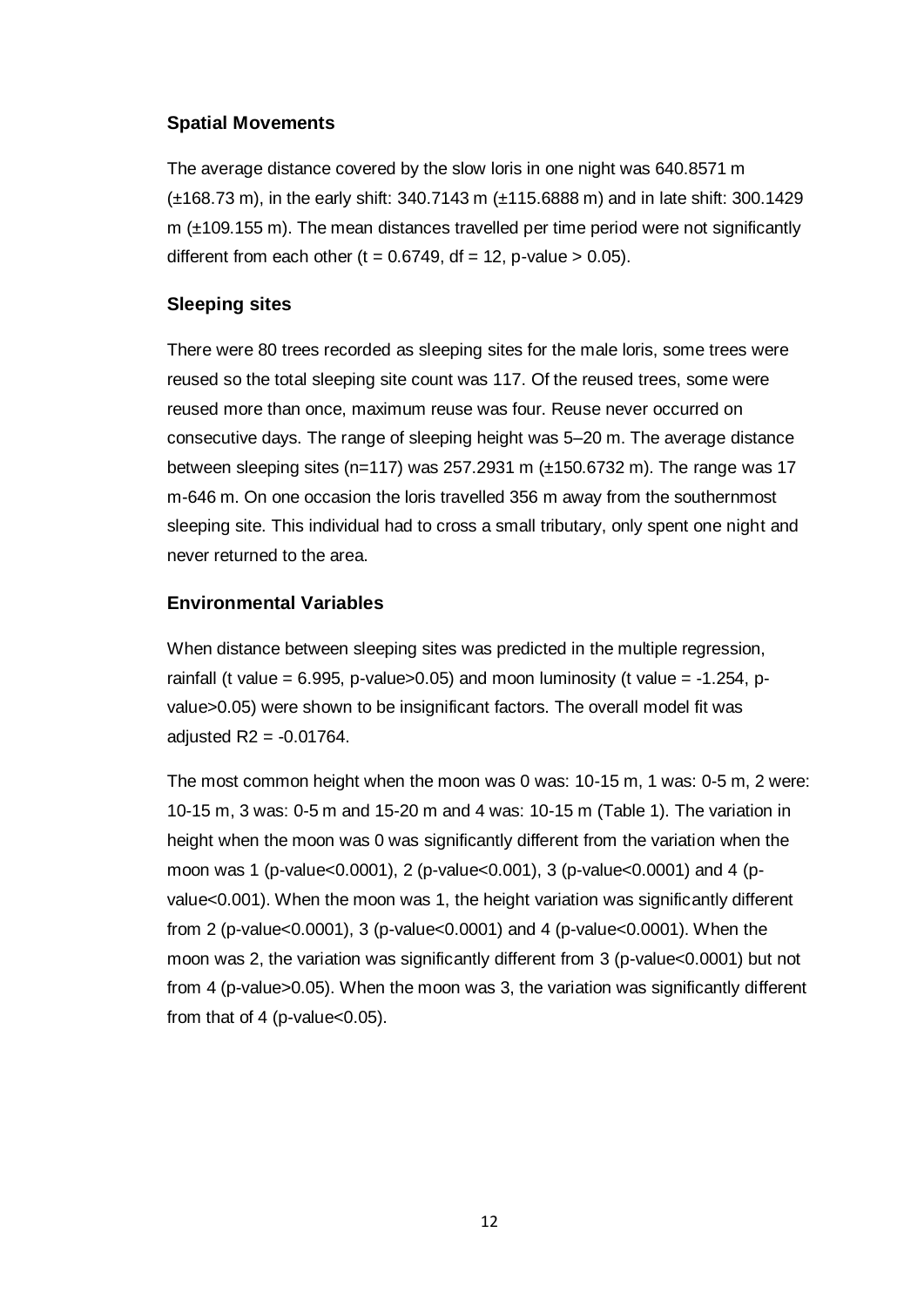**Table 1: A count of height recordings during six hour tracking shifts of a slow loris (Nycticebus menagensis) in Malaysian Borneo. Height was recorded every 15 minutes if there was a visual of**  the animal. Each moon category represents a range of moon luminosity  $(0 = 0\% 1 = 0.1 - 24.9\% 2)$ **= 25-49.9%, 3 = 50-74.9% and 4 = 75-100%)**

|                                | Height Range (m) |                |           |                |                  |
|--------------------------------|------------------|----------------|-----------|----------------|------------------|
| <b>Moon</b><br><b>Category</b> | $0 - 5$          | $5 - 10$       | $10 - 15$ | 15-20          | $20 - 25$        |
| $\bf{0}$                       | $\boldsymbol{0}$ | $\mathbf 0$    | 11        | $\overline{2}$ | $\boldsymbol{0}$ |
| $\mathbf{1}$                   | 19               | 2              | 5         | $\overline{4}$ | 1                |
| $\mathbf{2}$                   | 6                | $\overline{4}$ | 13        | 6              | 3                |
| $\mathbf{3}$                   | 22               | 11             | 16        | 22             | $\mathbf{1}$     |
| 4                              | 10               | 8              | 13        | 10             | 9                |

#### **Tree Species**

Eleven sleeping tree species were identified and species identification was successful for 48 of the total 80 trees. *Pterospermum diversifolium* was the most common tree species (used 24 times), followed by *Mallotus muticus* (used 13 times), then *Colona serratifolia* (used 12 times). Eight other species were also used but in fewer instances than the three species aforementioned (Figure 3). Tree species did not significantly affect sleeping site choice (p-value>0.05).

There was significant difference between the number of species used for sleeping sites and for activity at night (p-value<0.0001). *Planchonia valida* was the most common tree species used at night whilst there were only two *P. valida* sleeping trees; all the species noted for activity were also used as sleeping trees (Figure 4).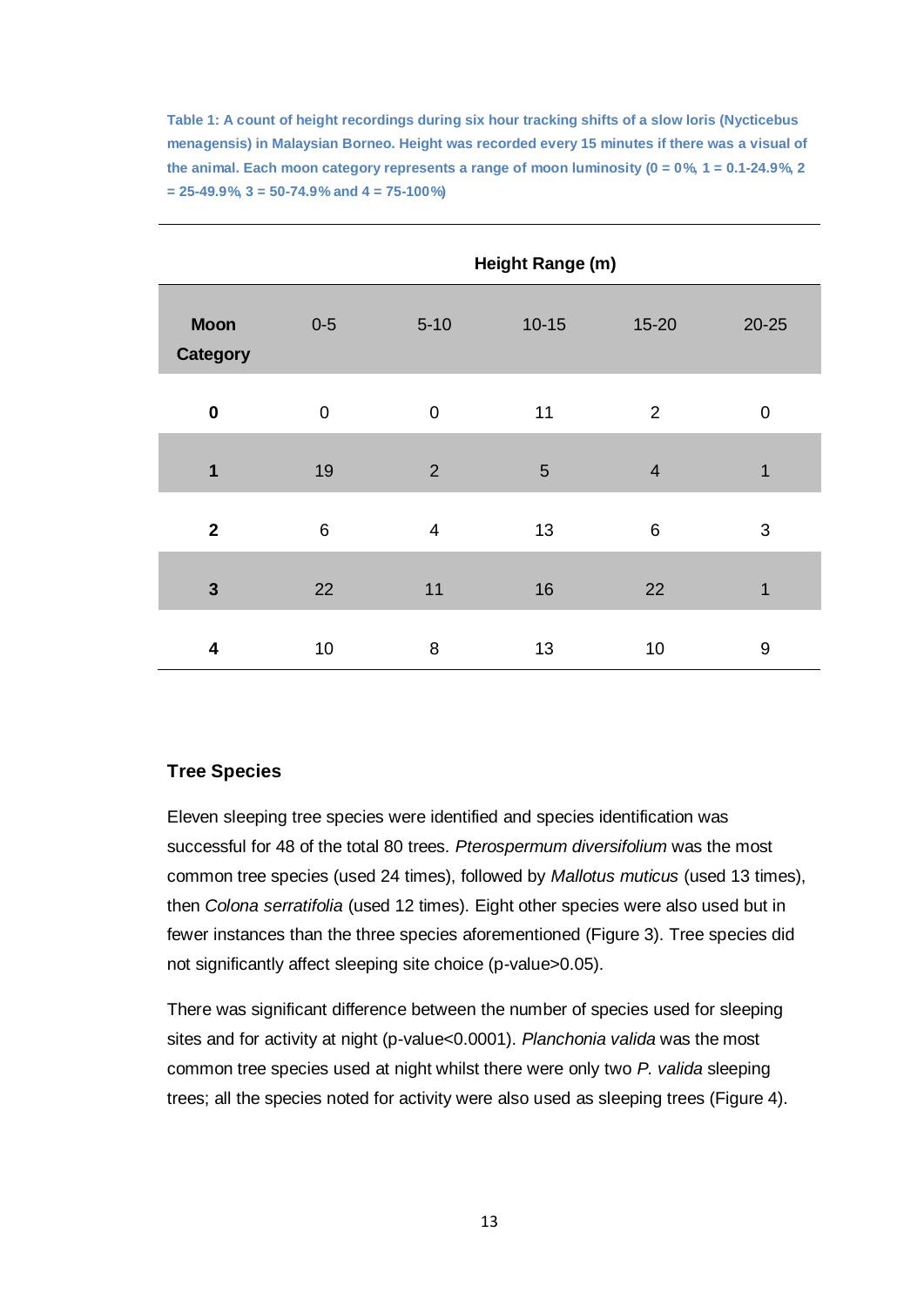

**Figure 4: The variation of tree species used by a male slow loris (***Nycticebus menagensis***) in Malaysian Borneo for sleeping sites and how many times each species was used for a sleeping site.**



**Figure 3: Comparison between the number of times a particular tree species was used by a male slow loris (***Nycticebus menagensis***) in a Malaysian Bornean rainforest. The comparison is between sleeping site trees and trees that were used for longer than 15 minutes at night. The variation in sleeping site tree species was significantly different from trees used during the night (p-value<0.0001).**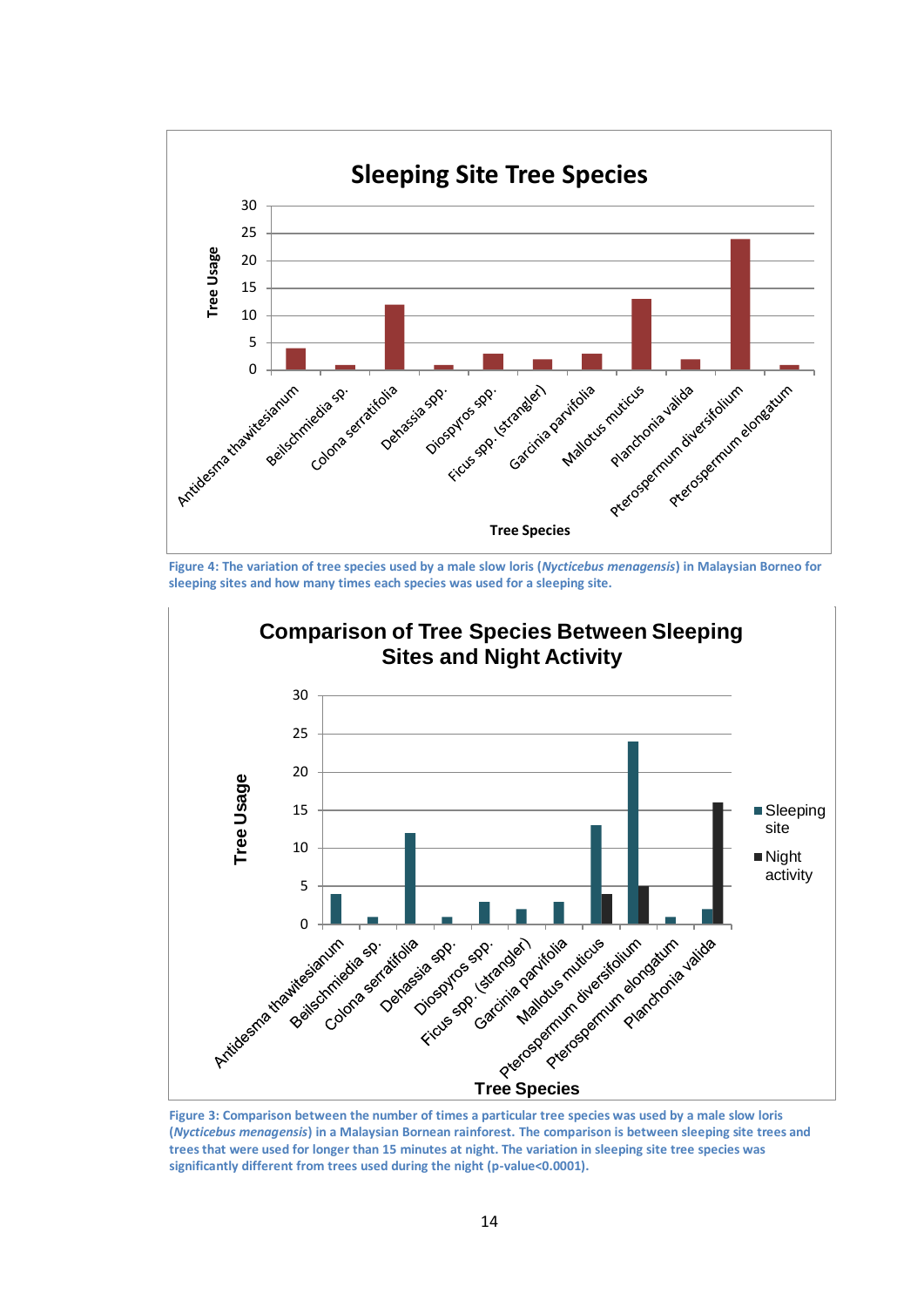#### **Discussion**

The density for *N. menagensis* was calculated to be 8.93 ind. km-2 , this does not compare well to encounter rate estimates of other slow lorises (*N. coucang*: 0.66- 0.74 ind. km-1 ; *N. bengalensis*: 0.10–0.13 ind. km-1 ; *N. pygmaeus*: 0.05–0.08 ind. km-1 (Nekaris *et al*. 2007)) nor to the estimate for *N. menagensis*: 0.12 ind. km-1 (Nekaris and Nijman 2007) as the study did not express the results as densities. However, if the results from the current study were expressed in the same way, the value would be 0.26 ind. km<sup>1</sup>. The encounter rate for *N. menagensis* was devised by combining the rates from a disturbed (Sebangau, Indonesia), 0.2 ind. km-1 , and primary (Danum, Malaysia), 0.02 ind. km<sup>-1</sup>, rainforest (Nekaris and Nijman 2007). The published encounter rate for *N. menagensis* in DGFC is 0.12 ind. km-1 (Munds *et al*. 2013), although the encounter rate from this study is greater, it still supports the idea that encounter rates for *N. menagensis* are greater in secondary forest. Rainforest tree diversity around the world is shifting in response to forest fragmentation and other anthropogenic factors (Wright 2005). Secondary/disturbed forest is different to primary forest, trees are generally shorter and there are fewer species. Increased liana growth is common in secondary forests (Schnitzer and Bongers 2011), lorises use lianas and other vines to move therefore *N. menagensis* populations may be greater in secondary forest due to the habitat being more suitable. This proposed explanation suggests that loris species could positively adapt their home range use to altered landscapes. On the other hand it may suggest that lorises are just easier to detect in secondary rainforest due to poorer quality forest. This explanation would be supported by Nekaris and Jayewardene's (2004) finding that detection of lorises in primary forest is low.

There are limitations to distance sampling as it has many assumptions, including: all individuals are detected; there is an adequate sample size; transects are randomly chosen; trails and transects are not reused (Buckland et al. 2001). The current study violated some of these assumptions but this probably did not affect the results as the assumption mentioned first was unlikely to have been violated. This is because the transects covered multiple habitats and the researchers were trained enough to spot every individual loris on, or close to, the transect. The speed that the transects were walked was within the optimal range proposed by Nekaris *et al*. (2014) so individuals would not have been missed.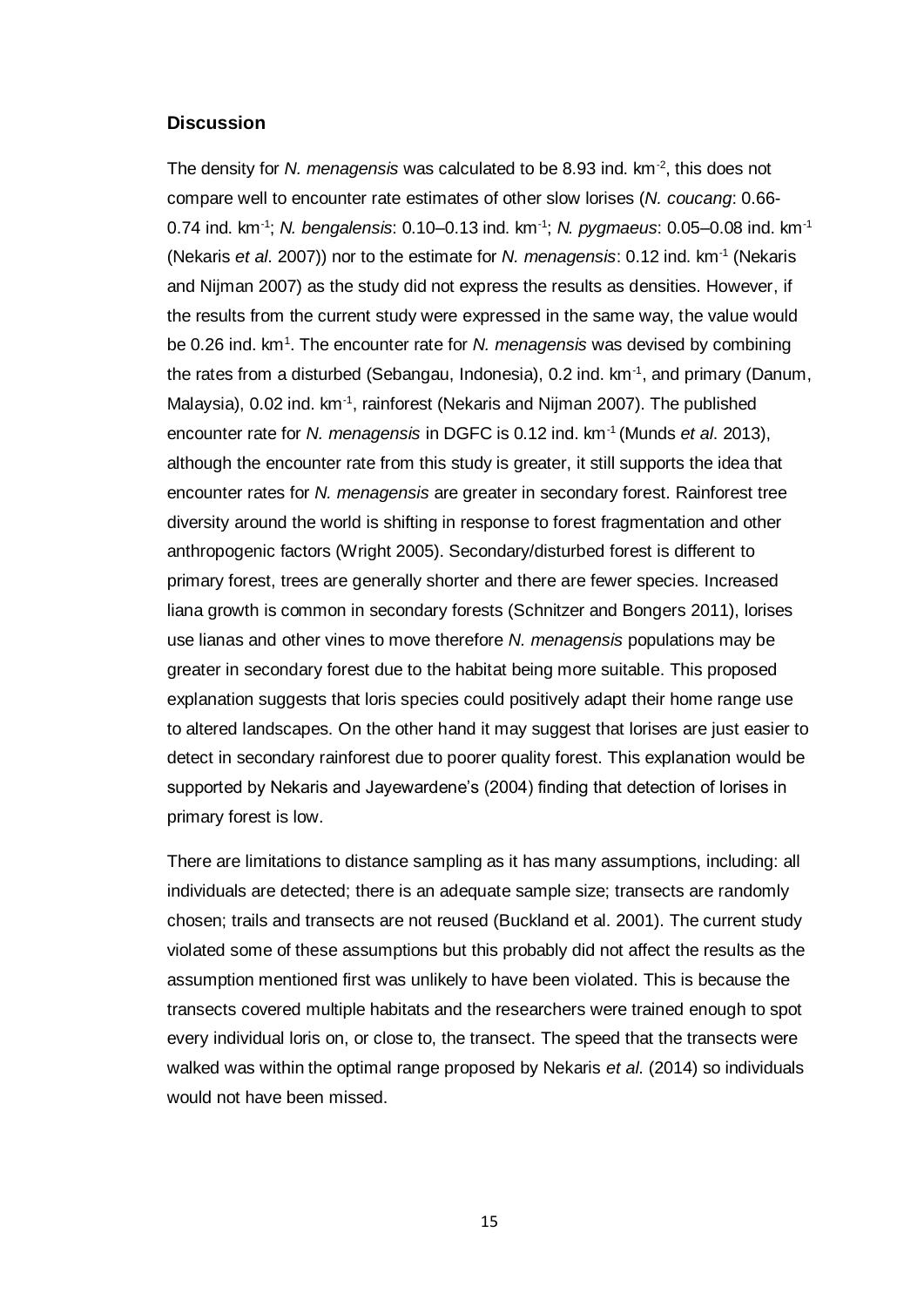Home range estimates for all species of *Nycticebus* are incomplete, *N. menagensis* has no published home range estimate and even published estimates for other species show intra-species variation only dependent on habitat type (Wiens and Zitzmann 2003b). In this study, the home range of the male was estimated to be 0.09151 km<sup>2</sup>, this is larger than the unpublished estimation for a female in the same area (Wilson 2014), which was 0.04880 km<sup>2</sup>. This does not support the findings from Wiens and Zitzmann (2003b) who suggested that for *N. coucang*, male home ranges are not significantly larger than female home ranges. There is however, a significant difference in home range size due to sex for slender lorises (Nekaris and Jayewardene 2004), the results from the current study are in support of this, regardless of the fact that the study species are different, generalisations are justified as slender lorises are also nocturnal and solitary. Therefore, sex could be a determinant of home range use for *N. menagensis*.

The reason for the difference in home range size between males and females of *N. menagensis* could be because of the species' life strategy. *N. menagensis* is a solitary species, therefore, territory must play a more important part than it does in gregarious species; chances for mating are rarer in solitary species because time spent with conspecifics is low (highlighted by the results in the current study), so, to ensure successful mating, a male must be in close proximity to a female and must maintain this proximity. This could be done by defending territory which encompasses multiple female ranges. The male in this study was believed to participate in territorial defence when he fought with another male, also note that this occurred near the female encounter location.

Overlap with multiple females is likely to be the cause of a larger home range in this species, especially considering that the individual in this study was observed interacting with two different females. These were observed at opposite ends of the male's home range. The areas where the females were observed were where the male spent most of his time, one social interaction occurred in his core range. He must also span enough land to obtain sufficient food resources so as to avoid competition with prospective mates. Food is a driver of home range variation (Nelson 1995) and therefore, it is, along with female defence, a plausible factor influencing home range use in *N. menagensis*.

Behaviour was significantly different between the two night shifts indicating that spatial use of the home range could change temporally. Separately, resting and vigilance showed variation in percentage activity budget allocation between the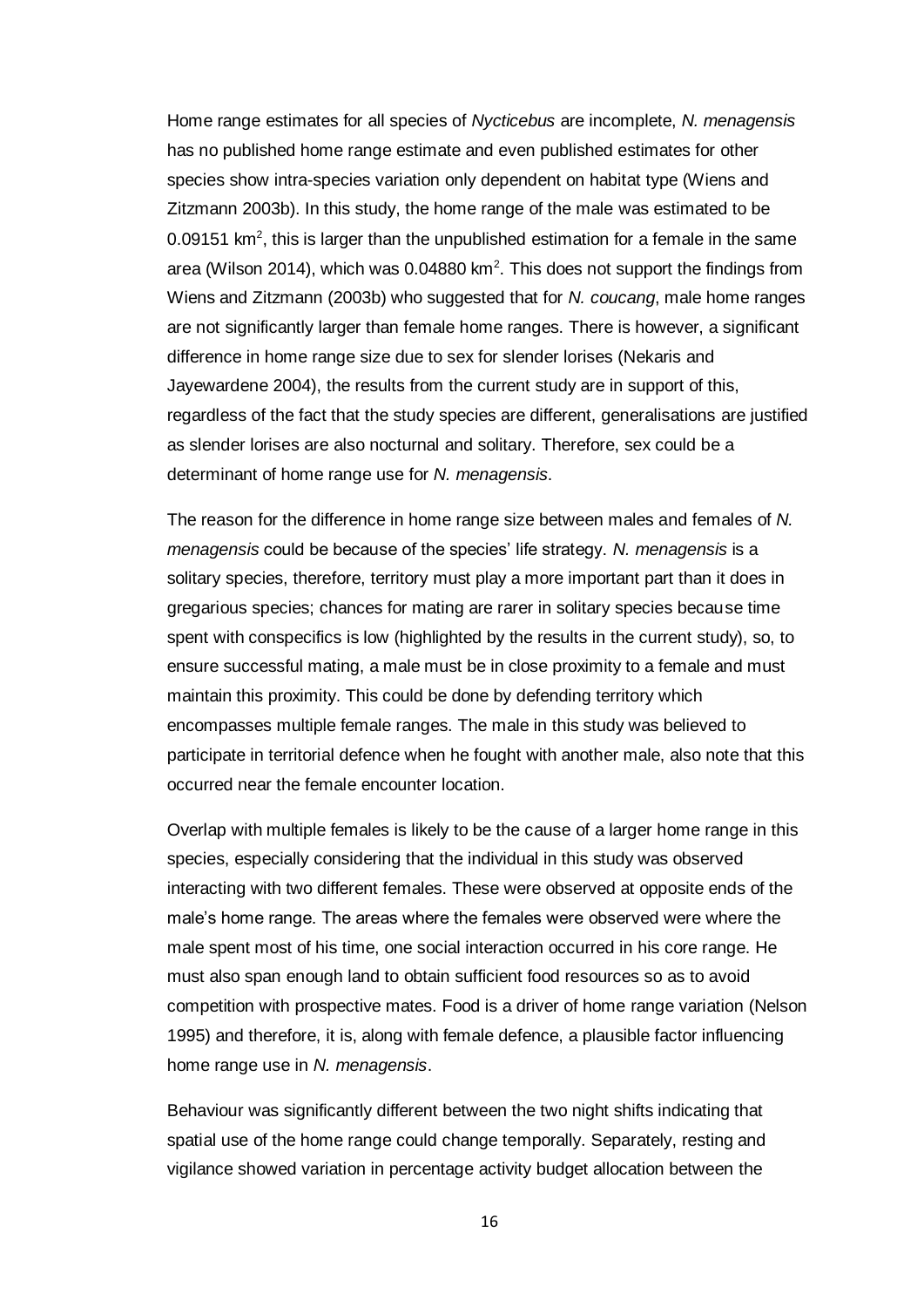shifts. Collectively, resting and vigilance garnered 7% and 9% of the activity budget during the early and late shift respectively, this is different from the percentage of rest and vigilance calculated for the activity budget in Mysore slender lorises, Loris tardigradus lydekkerianus, for this species Nekaris (2001) gives a value of 45%. This is substantially higher than the value given for this study as the 12 hours where the animals are asleep is included in the budget. Should this be done in the current study, the value would be approximately 66%, which is still substantially greater than 45%.

Studying behaviour also shows how the animal uses its home range in terms of feeding, and also allows prediction of future use by understanding feeding requirements (Bitetti 2001). The loris in this study spent 15% of its time eating in the early shift compared to 6% in the late shift, this was a significant difference. Eating occurred soon after awakening, the probable reason for this is that the loris was low on energy after fasting for 12 hours. Eating early in the night frees the latter hours for other activities.

The animal dedicated roughly half of its activity budget to movement, this is consistent with other species of loris, *Loris tardigradus lydekkerianus*, (Nekaris 2001). There was no significant difference between the average distances travelled during the shifts; this reflects the similar movement percentage. However, the slow loris moved slightly more in the late tracking shift than in the early shift, this could be due to the act of pursuing a sleeping site. Sleeping site choice is an important determinant of home range use in other primate species, such as baboons (Altmann 1974; Hamilton 1982; Anderson 1984; Bitetti 2001) which the current study supports.

Change in moon luminosity is a factor affecting spatial use patterns but, in the case of *N. menagensis*, the results seem to suggest lunar neutrality. Activity, or distance between sleeping sites, was not significantly greater or lower on nights with a full moon. This was also the conclusion achieved by Wilson (2014). How moonlight affects *N. menagensis* is akin to *N. javaniscus* (Nekaris et al. 2014). This is in contrast to *N. pygmaeus* (lunar philic) (Starr *et al*. 2012) and *N. bengalensis* (lunar phobic) (Rogers and Nekaris 2011). This is surprising, *N. menagensis* is one of the more insectivorous slow lorises (Ravosa 1998) which suggest that they could be more like tarsiers; tarsiers have to rely heavily on their site to catch prey (MacKinnon and MacKinnon 1980; Jablonski and Crompton 1994) so they are lunar philic as the increased light aids hunting (Gursky 2003). Perhaps *N. menagensis* has an increased predation risk in the study area and therefore, the trade-off between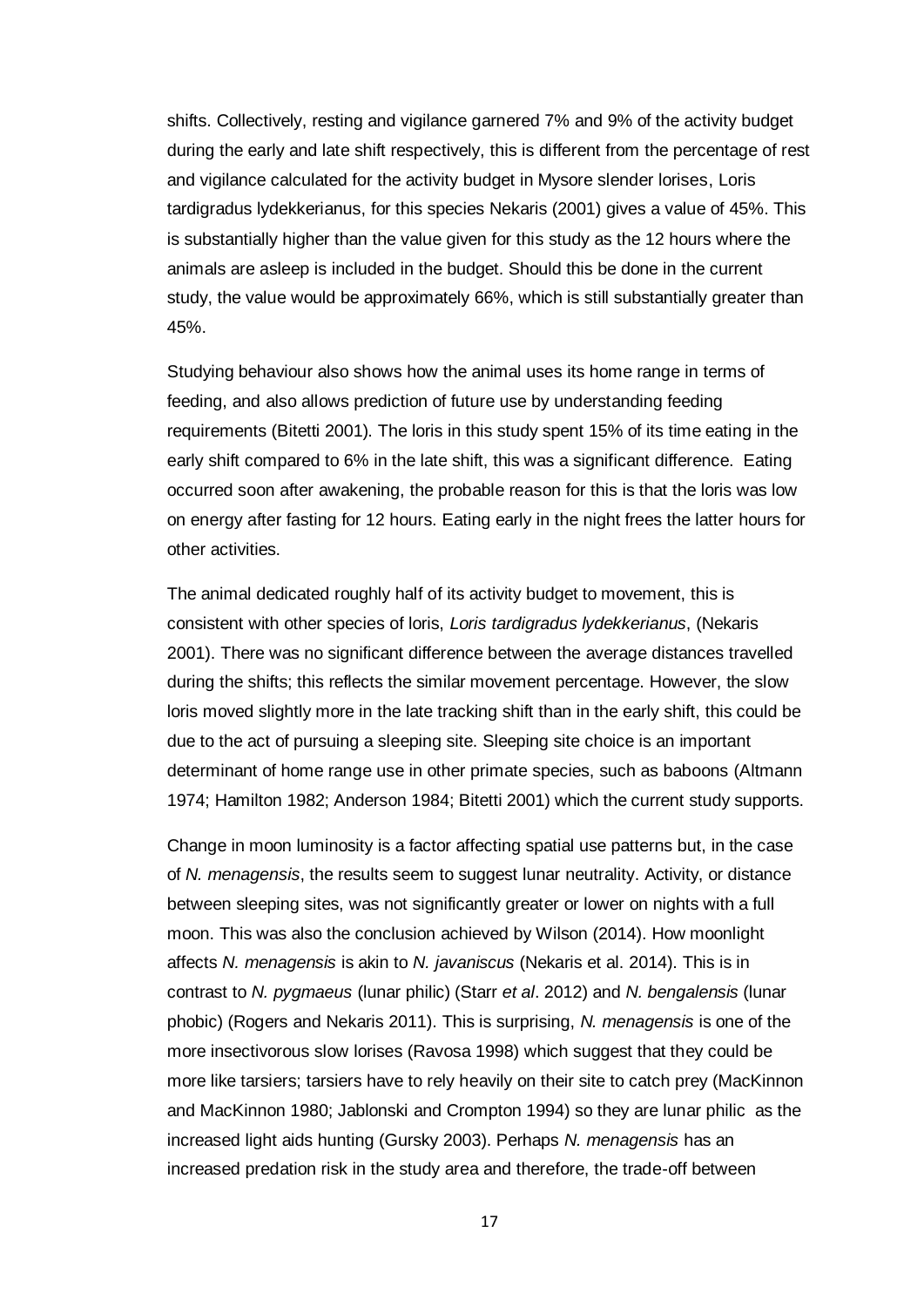increased food intake and likeliness of predation is not worth it. However, this would be more realistic if the species was lunar phobic (Rogers and Nekaris 2011). The *tapetum lucidum* could disprove this explanation as it helps the lorises see efficiently in low light conditions (Ollivier *et al*. 2004) therefore, extra moonlight is not as necessary for increased food intake as it is for tarsiers. Slow lorises also have a varied diet, eating plant exudates as well (Wiens 2002; Wiens and Zitzmann 2003a; Wiens and Zitzmann 2003b), this means that if insect populations are low, the animals will not struggle to feed. Applying this to the current study, it can be said that *N. menagensis* individuals may eat more plant material when the moon is darker, and then eat more insects when the moon is bright, moving the same amount for each activity. This would make it seem like there is no change in activity due to moon luminosity when in actual fact there could be; only it would be in terms of behaviour differences rather than distance travelled.

The method of collecting spatial movement data does have a flaw, GPS points do not take into account the distance the animal covers in a tree when changing height. Conclusions drawn based on distance between sleeping sites as a measure of activity, should be tentative. Slow lorises do not move on a flat plane and although height was measured, the exact distance incurred via movement in the same tree was not recorded. Change in moon luminosity could affect how the animal uses a tree. When the moon is bright, the individual may spend less time at the top of trees to avoid predation or may spend more time as the area will be lighter and the chance of catching prey increases. If height is dependent on moon luminosity, the conclusion that the species, or at the very least *N. menagensis* individuals in secondary forest, are lunar philic or phobic can be drawn. The results from the current study instead suggest that the species may be lunar philic, which fits with notion of being more insectivorous and thus relying more on eyesight. The male slow loris was observed significantly higher when the moon was 3 (50-74.9%) and 4 (75-100%) than when the moon was 1 (0.1-24.9%). Two-dimensional distance doesn't change with moonlight whereas tree use does change. The difference in conclusions based on moonlight in this study show how different methodologies can alter results, even within the same study, therefore, comparisons made between nocturnal primate moonlight studies should be taken lightly as several different methods are used to obtain the results (Nekaris *et al*. 2014).

In a place where the average annual rainfall is 3000 mm and periodically subjected to a monsoon season (Ancrenaz et al. 2004), changes in home range use due to rainfall would not surprise. However, the current study showed no effect of rainfall on *N.*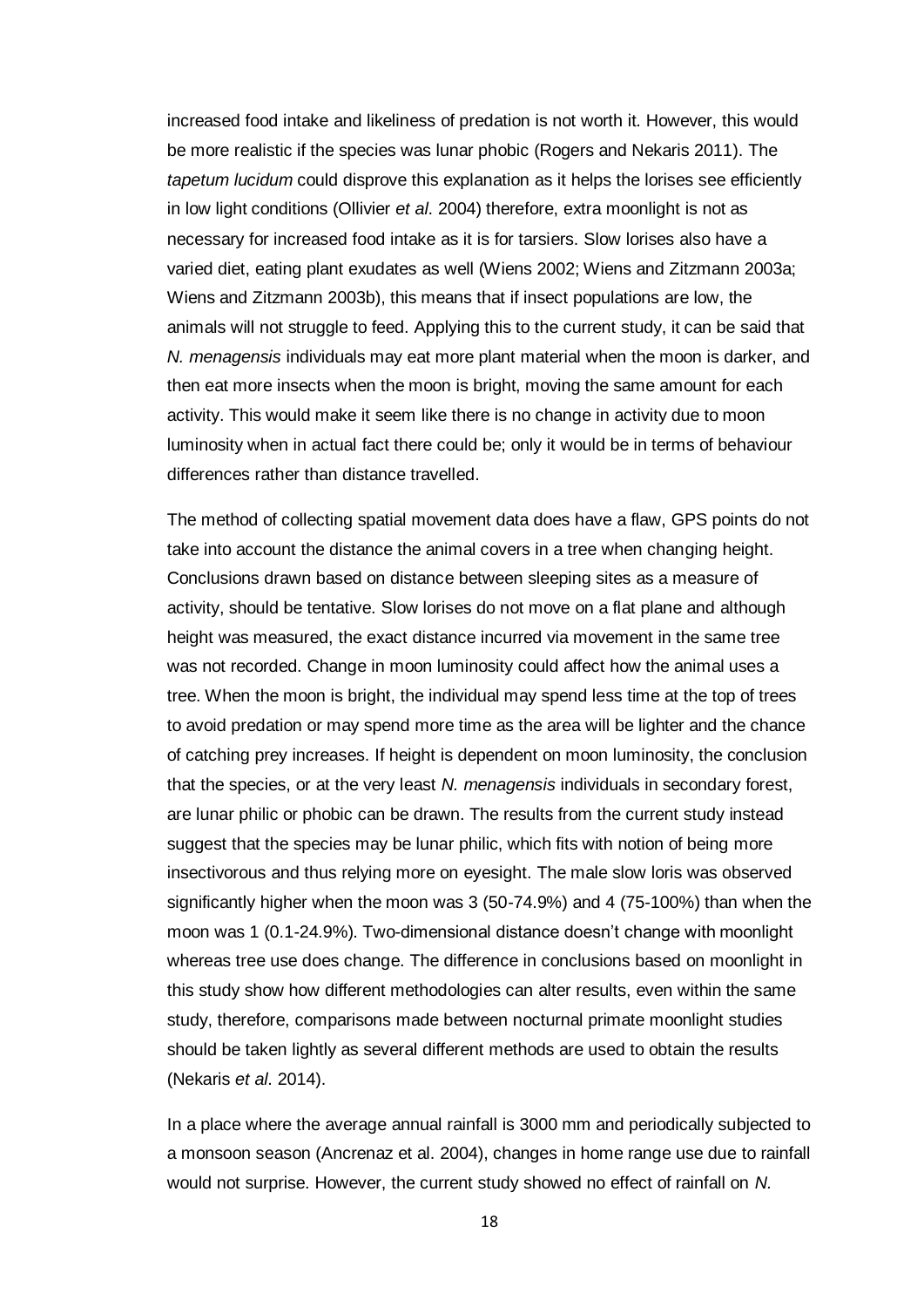*menagensis* spatial use patterns. Realistically there is likely to be an effect but the study on this individual male began as the wet season was coming to an end. Therefore, all the data was from the dry season, it could be said that if the study occurred over both seasons, an effect may have been observed. In this case, the lack of effect shows that there is no weekly effect of rainfall. Instead, it is probable that rainfall affects home range use of the slow lorises on a seasonal level. Other species of primates are affected by seasonal variation (Li *et al*. 2000; Gerber *et al*. 2015) so this conclusion is not outrageous.

*Pterospermum diversifolium* (family Sterculiaceae) was selected most commonly for sleeping sites. *Mallotus muticus* (family Euphorbiaceae) and *Colona serratifolia* (family Malvaceae) were also common. These species are common along the Kinabatangan (Boonratana 2003; Matsuda 2008) which could explain the greater selection. However, the trees are tall and have a dense canopy; *P. diversifolium* has broad leaves, *M. muticus* has substantial liana growth in the canopy and *C. serratifolia* has small leaves in great abundance (personal observations), these factors make the trees suitable as sleeping sites because the loris will be protected from predation (Wiens 2002) whilst also having sufficient material to hold on to. Results showed that tree species did not affect sleeping site choice for the male loris. However, this is unlikely because tree species is been shown to affect sleeping site choice in other primates (Bitetti 2001; Fan and Jiang 2008). The explanation for nonsignificance here is possibly due to the method, analysis only included sleeping site species, and it did not include neutral species. If sleeping tree species were compared to randomly chosen, non-sleeping site trees, a difference in species composition is likely. This would then state that tree species affects sleeping site selection.

There was a statistical significance between the tree species used for sleeping sites and for activity, supporting the idea that tree species affects home range use (Bitetti 2001). The male loris was observed most frequently in *Planchonia valida*. *P. valida* is a tall tree, growing to 50 m in some places, has an open canopy, plentiful frit and exudes gum (Soepadmo *et al*. 2002). As lorises have been noted to eat gum, it is not surprising that *P. valida* is the most visited tree. Only two sleeping site trees were identified as *P. valida* therefore, *N. menagensis* probably chooses sleeping sites based on the physical characteristics of the sleeping site, rather than for its ability to provide fruit soon after awakening. Future research into sleeping site distribution around *P. valida* trees would examine whether the species chooses sleeping sites based on the combined effect of physical characteristics and proximity to resources.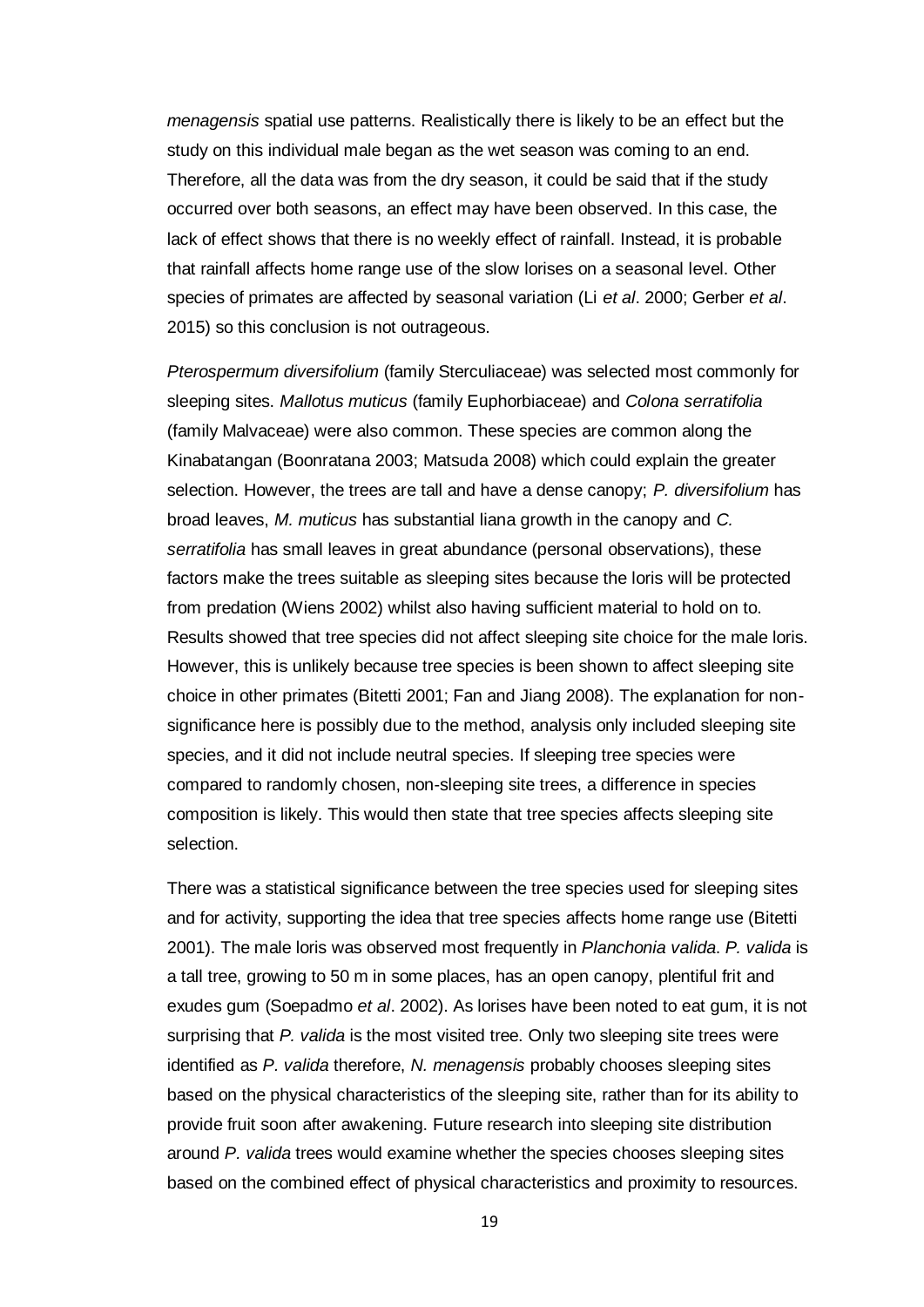## **Conclusion**

Slow lorises are interesting to the field of primatology as they are the only venomous primate but they are understudied, and *N. menagensis* is possibly the most understudied of all the slow loris species. This study aimed to improve the knowledge of this species, in terms of behaviour, activity budget, sleeping site selection, home range use and the ability to adapt to a changing environment. Habitat type, sex, moonlight, tree species and food availability all affect the home range use of male N. menagensis. The current study is limited by a small sample size but the study was successful in expanding the understanding of N. menagensis. A greater study effort in the future will greatly improve management of habitats that are key to loris survival.

# **Acknowledgements**

Thank you to Dr. Benoit Goossens and Danica Starck for supervising my project and allowing me to independently explore the topic. Thank you to all the staff and volunteers at DGFC who helped with the project during tracking and census walks. Thank you to Kirsty Franklin, whom without, my project would have been much more difficult, possibly impossible.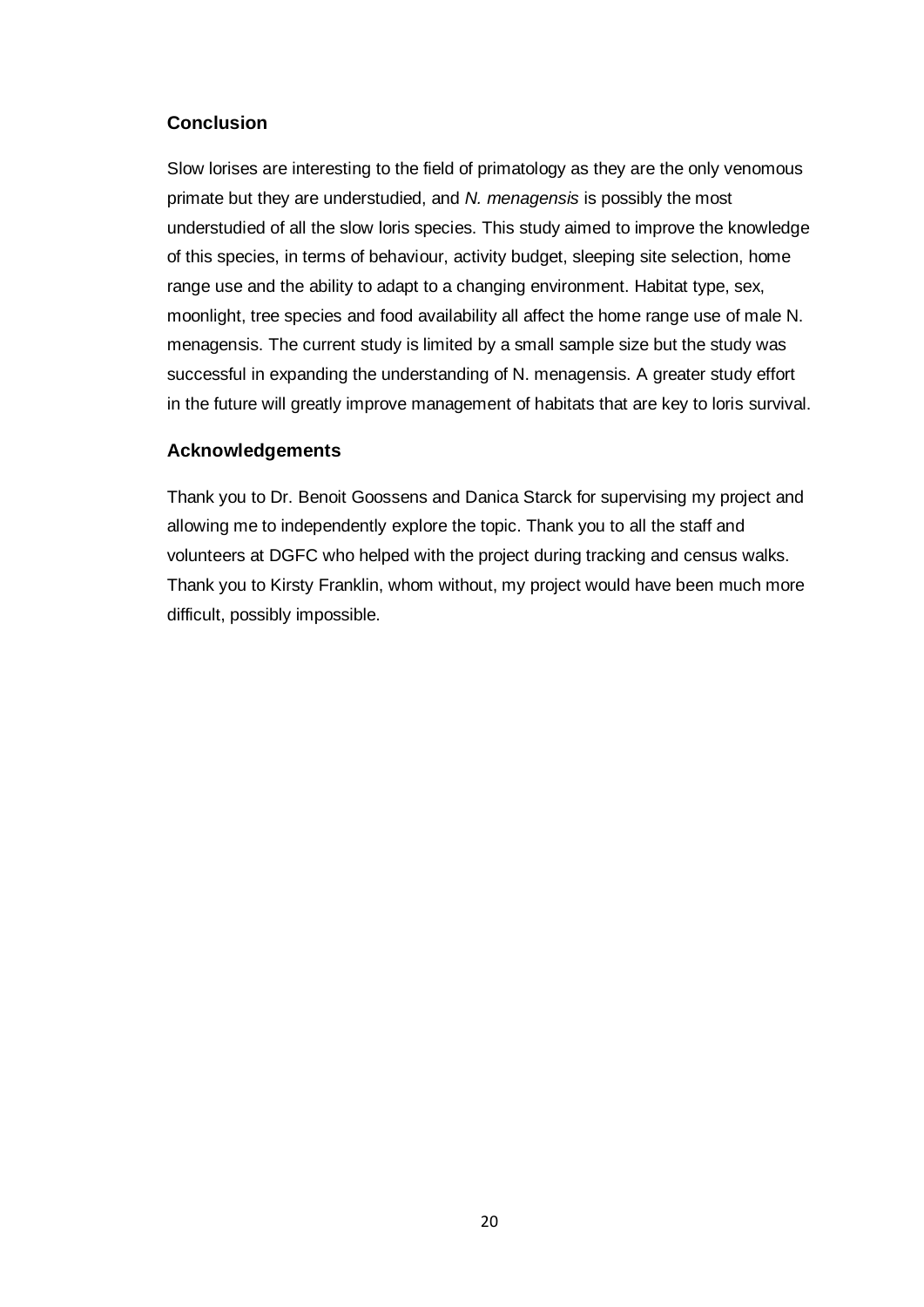#### **References**

Altmann, S.A. (1974). Baboons, space, time, and energy. *American Zoologist.* **248:**221–248.

Ancrenaz, M., Goossens, B., Gimenez, O., Sawang, A. and Lackman-ancrenaz, I. (2004). Determination of ape distribution and population size using ground and aerial surveys : a case study with orang-utans in. *Animal Conservation* **7:**375–385.

Anderson, J.R. (1984). Ethology and ecology of sleep in monkeys and apes. *Advances in the Study of Behaviour*. **14:**165–229.

Anderson, J.R. (1998). Sleep, sleeping sites, and sleep-related activities: awakening to their significance. *American Journal of Primatology* **46:**63–75.

Ankel-Simons, F. (2007). *Primate Anatomy*. 3rd ed. San Diego: Academic Press.

Bearder, S.K. (1987). Lorises, bushbabies and tarsiers: diverse societies in solitary foragers. In: Smuts, B. B., Cheney, D. L., Seyfarth, R. M., Wrangham, R. W. and Struhsaker, T. T. (eds.) *Primate Societies*. Chicago: University of Chicago Press, pp. 11–24.

Bitetti, M.S. Di (2001). Home-range use by the tufted capuchin monkey (*Cebus apella nigritus*) in a subtropical rainforest of Argentina. *Journal of Zoology*. **253:**33– 45.

Boonratana, R. (2003). Feeding ecology of proboscis monkeys (*Nasalis larvatus*) in the Lower Kinabatangan, Sabah, Malaysia. *Sabah Parks Nature Journal* **6:**1–26.

Bowers, M. (1990). Exploitation of seed aggregates by the Merriam's kangaroo rats: harvesting rates and predatory risk. *Ecology* **71:**2334–2344.

Broomhall, L.S., Mills, M.G.L. and du Toit, J.T. (2003). Home range and habitat use by cheetahs (*Acinonyx jubatus*) in the Kruger National Park. *Journal of Zoology* **261**.

Buckland, S.T., Anderson, D.R., Burnham, K.P., Laake, J.L., Borchers, D.L. and Thomas, L. (2001). *Introduction to Distance Sampling: Estimating Abundance of Biological Populations*. Oxford: Oxford University Press, Inc.

Collins, R.L. (2007). *Behavioural Data of Captive Greater Slow Loris (Nycticebus Coucang) & Javan Slow Loris (N . Javanicus), and a Survey of Javan Slow Loris in Mt . Salak , West Java , Java*. Oxford Brookes University.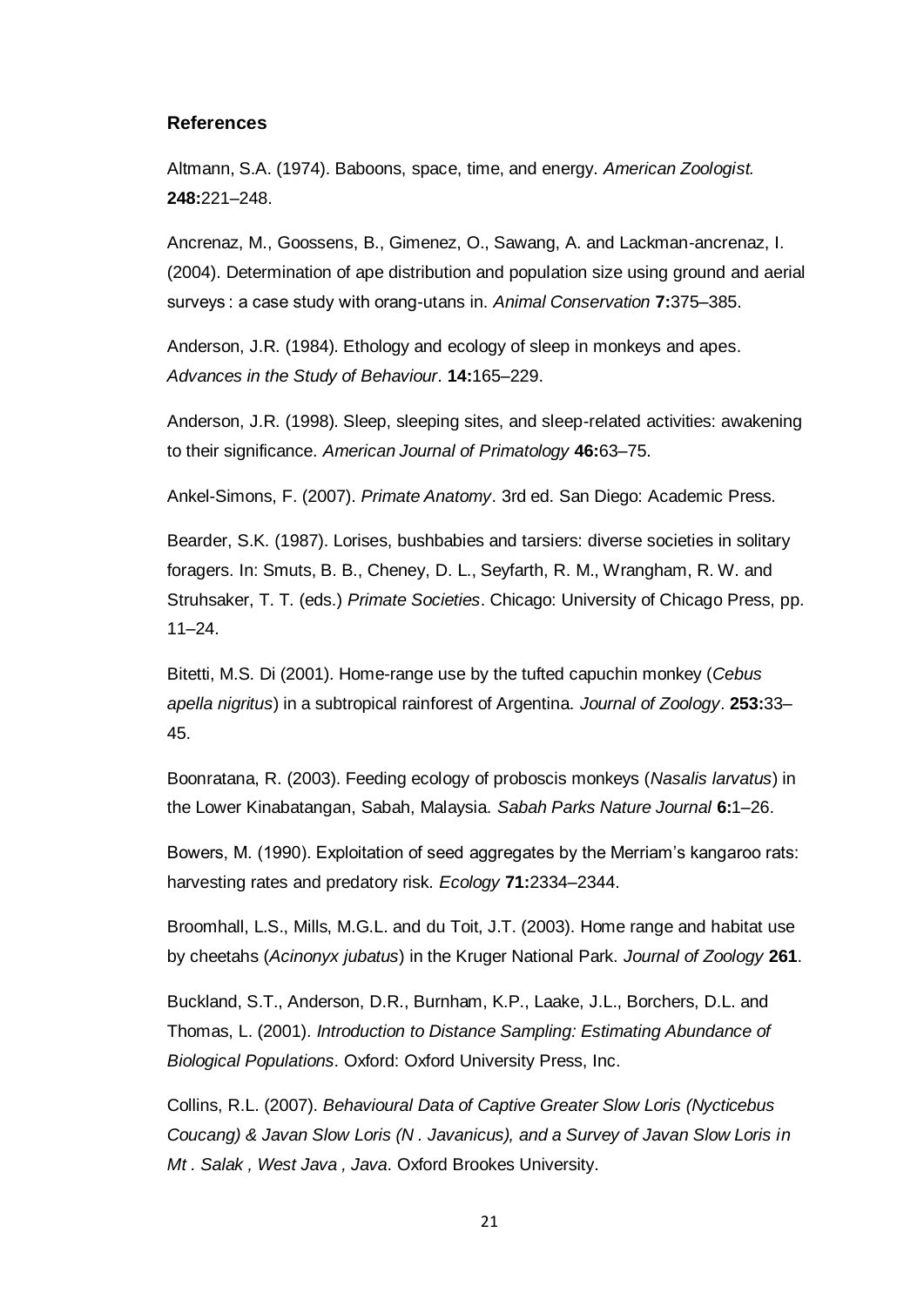Fan, P.F. and Jiang, X.L. (2008). Sleeping sites, sleeping trees, and sleeping-related behaviours of black crested gibbons (*Nomascus concolor jingdongensis*) at Mt. Wuliang, Central Yunnan, China. *American Journal of Primatology* **70:**153–160.

Gerber, B.D., Arrigo-Nelson, S., Karpantry, S.M., Kotschwar, M. and Wright, P.C. (2015). Spatial ecology of the endangered Milne-Edwards' sifaka (*Propithecus edwardsi*): do logging and season affect home range and daily ranging patterns? *International Journal of Primatology*.

Gursky, S. (2003). Lunar philia in a nocturnal primate. *International Journal of Primatology* **24:**351–368.

Hamilton, W.J. (1982). Baboon sleeping site preferences and relationships to primate grouping patterns. *American Journal of Primatology* **3:**41–53.

IUCN (2008). Available at: www.iucnredlist.org [Accessed: 26 March 2015].

Jablonski, N.G. and Crompton, R.H. (1994). Feeding behaviour, mastication, and tooth wear in the western tarsier (*Tarsius bancanus*). *International Journal of Primatology* **15:**29–59.

Kramer, K. and Birney, E. (2001). Effect of light intensity on activity patterns of Patagonian leaf-eared mice, *Phyllotis xanthopygus*. *Journal of Mammalogy* **82:**535– 544.

Krane, S., Itagaki, Y., Nakanishi, K. and Weldon, P.J. (2003). " Venom " of the slow loris : sequence similarity of prosimian skin gland protein and Fel d 1 cat allergen. *Naturwissenschaften*: 60–62.

Laferriere, J. (1997). The influence of moonlight on activity of woolly opossums (*Caluromys philander*). *Journal of Mammalogy* **78:**251–255.

Li, B., Chen, C., Ji, W. and Ren, B. (2000). Seasonal home range changes of the Sichuan snub-nosed Monkey (*Rhinopithecus roxellana*) in the Qinling Mountains of China. *Folia Primatologica* **71:**375–386.

MacKinnon, J. and MacKinnon, K. (1980). The behaviour of wild Spectral tarsiers. *International Journal of Primatology* **1:**361–379.

Matsuda, I. (2008). Feeding and ranging behaviours of Proboscis monkey, *Nasalis Larvatus*, in Sabah, Malaysia. Hokkaido University.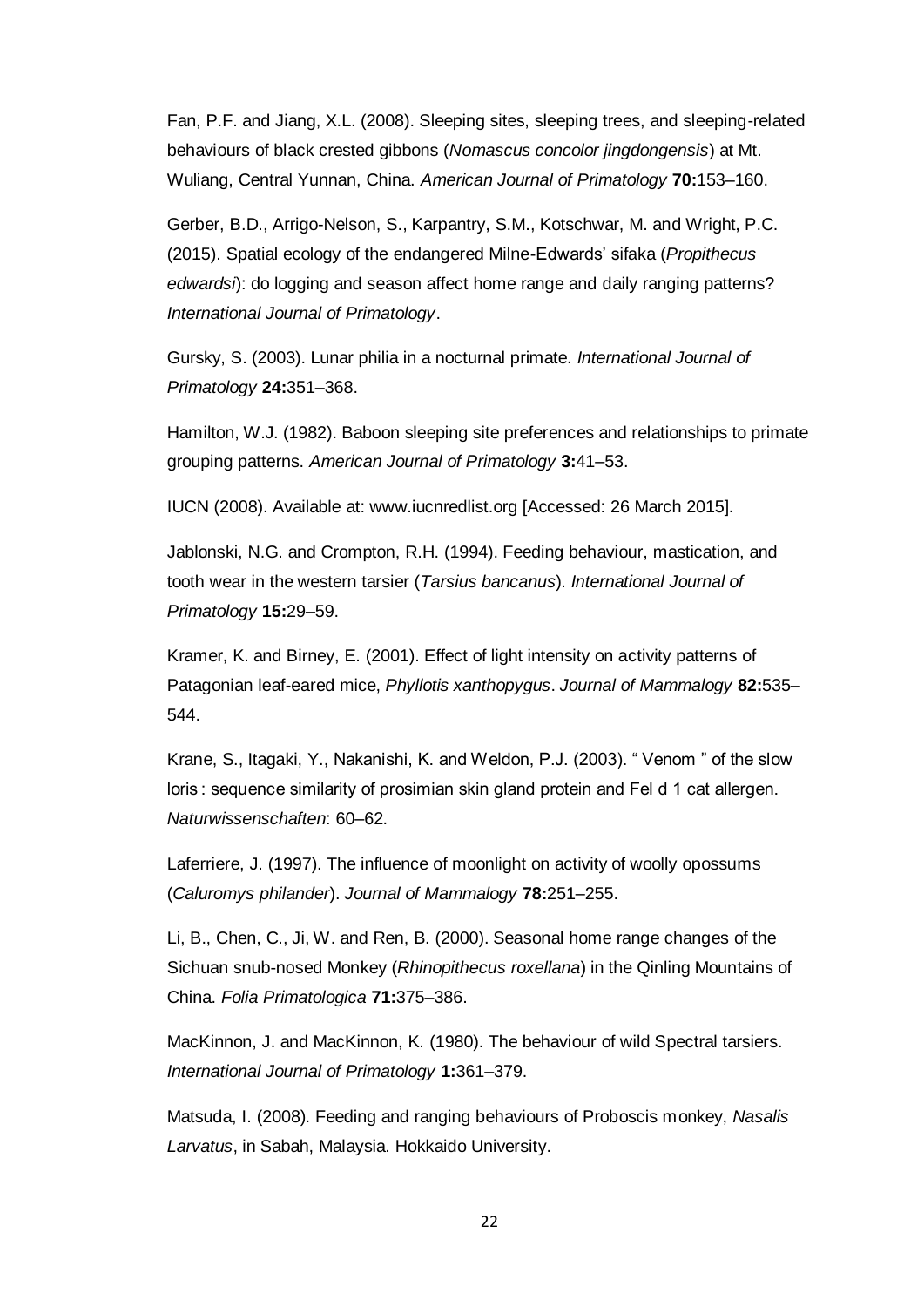Munds, R.A., Ali, R., Nijman, V., Nekaris, K.A.I. and Goossens, B. (2013). Living together in the night : abundance and habitat use of sympatric and allopatric populations of slow lorises and tarsiers. *Endangered Species Research* **22:**269–277.

Munds, R.A., Nekaris, K.A.I. and Ford, S.M. (2013). Taxonomy of the Bornean slow loris, with new species *Nycticebus kayan* (Primates, Lorisidae). *AmericanJournal of Primatology* **75:**46–56.

Nekaris, K.A.I. (2001). Activity budget and positional behaviour of the Mysore slender loris (*Loris tardigradus lydekkerianus*): implications for slow climbing locomotion. *Folia Primatologica* **72:**228–241.

Nekaris, K.A.I. and Bearder, S.K. (2007). The lorisiform primates of Asia and mainland Africa. In: Campbell, C. J., Fuentes, A., Mackinnon, K. C., Panger, M. and Bearder, S. K. (eds.) *Primates in Perspective*. New York: Oxford University Press, Inc., pp. 24–45.

Nekaris, K.A.I., Blackham, G. V. and Nijman, V. (2007). Conservation implications of low encounter rates of five nocturnal primate species ( *Nycticebus spp* .) in Asia. *Biodiversty and Conservation*.

Nekaris, K.A.I. and Jayewardene, J. (2004). Survey of the slender loris ( Primates , Lorisidae Gray , 1821 : *Loris tardigradus* Linnaeus , 1758 and *Loris lydekkerianus* Cabrera , 1908 ) in Sri Lanka. Journal of Zoology. **262:**327–338.

Nekaris, K.A.I., Moore, R.S., Rode, J. and Fry, B.G. (2013). Mad , bad and dangerous to know : the biochemistry , ecology and evolution of slow loris venom. *Journal of Venomous Animals and Toxins including Tropical Diseases.* **19:**21.

Nekaris, K.A.I. and Munds, R.A. (2010). Using facial markings to unmask diversity: the slow lorises (Primates: Lorisidae: *Nycticebus*) of Indonesia. In: Gursky, S. and Supriatna, J. (eds.) *The Primates of Indonesia*. New York: Springer, pp. 383–396.

Nekaris, K.A.I. and Nijman, V. (2007). CITES proposal highlights rarity of Asian nocturnal primates (Lorisidae: *Nycticebus*). *Folia Primatologica* **78:**211–214.

Nekaris, K.A.I., Pambudi, J.A.A., Susanto, D., Ahmad, R.D. and Nijman, V. (2014). Densities, distribution and detectability of a small nocturnal primate (Javan slow loris Nycticebus javanicus) in a montane rainforest. *Endangered Species Research* [Online] **24:**95–103. Available at: http://www.int-res.com/abstracts/esr/v24/n2/p95- 103/ [Accessed: 7 April 2015].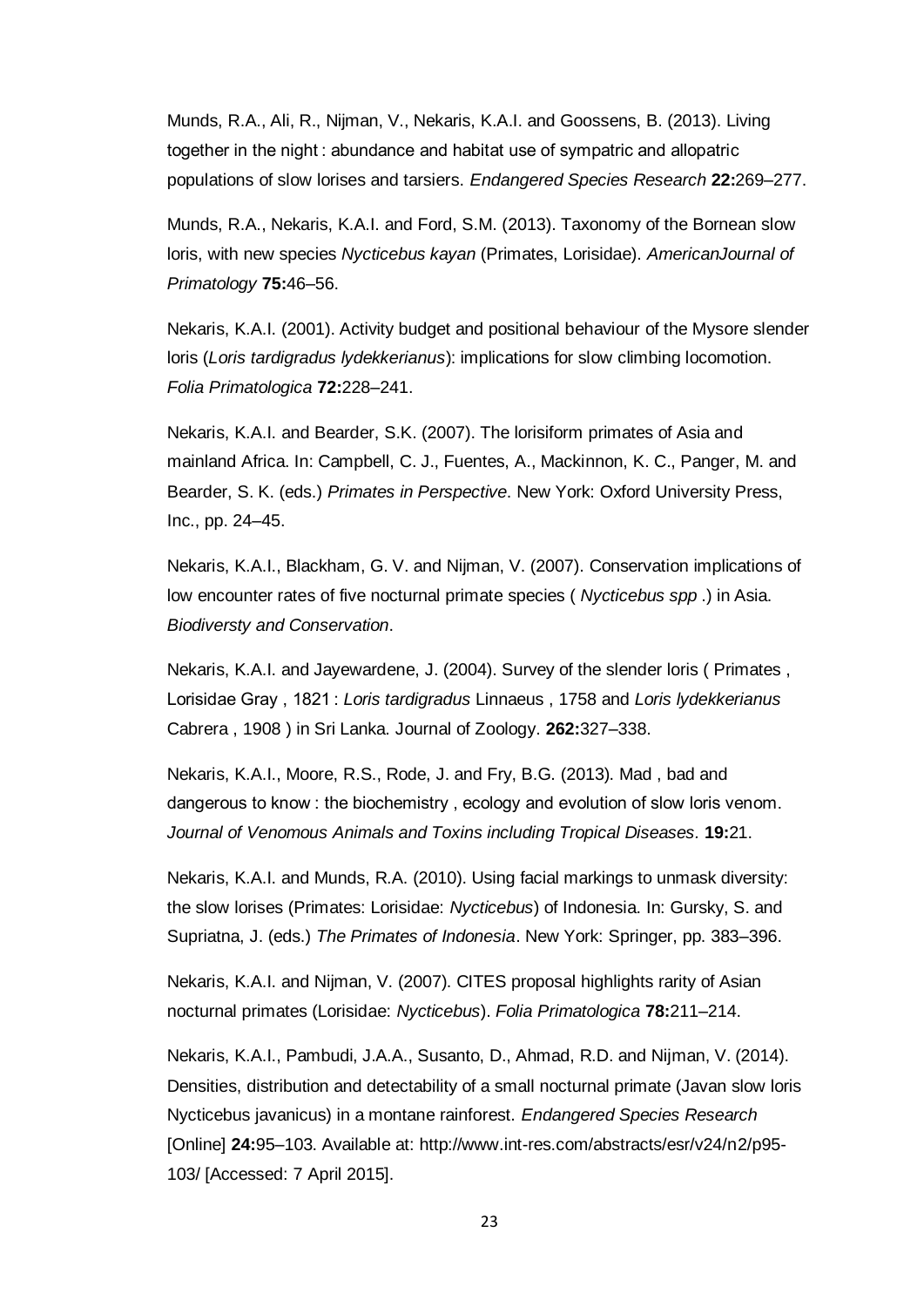Nelson, J. (1995). Determinants of male spacing behavior in microtines : an experimental manipulation of female spatial distribution and density. *Behaviour, Ecology and Sociobiology* **37:**217–223.

Ollivier, F.J., Samuelson, D.A., Brooks, D.E., Lewis, P.A., Kallberg, M.E. and Komáromy, A.M. (2004). Comparative morphology of the *tapetum lucidum* (among selected species). *Veterinary Ophthalmology* **7:**11–22.

Radhakrishna, S., Goswami, A.G. and Sinha, A. (2006). Distribution and conservation of *Nycticebus bengalensis* in Northeastern India. *International Journal of Primatology* **27**.

Ravosa, M.J. (1998). Cranial allometry and geographic variation in slow lorises (Nycticebus). *American Journal of Primatology* **45:**225–243.

Rogers, L. and Nekaris, K.A.I. (2011). Behaviour and habitat use of the Bengal slow loris, *Nycticebus bengalensis*, in the dry dipterocarp forests of Phnom Samkos Wildlife Sanctuary, Cambodia. *Cambodian Journal of Natural History* **2:**104–113.

Schnitzer, S. a and Bongers, F. (2011). Increasing liana abundance and biomass in tropical forests: emerging patterns and putative mechanisms. *Ecology letters* [Online] **14:**397–406. Available at: http://www.ncbi.nlm.nih.gov/pubmed/21314879 [Accessed: 3 September 2015].

Soepadmo, E., Saw, L.G. and Chung, R.C.K. (2002). *Tree Flora of Sabah and Sarawak Vol. 4*. Soepadmo, E., Saw, L. G. and Chung, R. C. K. (eds.). Malaysia: Forest Research Institute Malaysia (FRIM).

Starr, C., Nekaris, K. A. I. and Leung, L. (2012). Hiding from the moonlight: luminosity and temperature affect activity of Asian nocturnal primates in a highly seasonal forest. *PLoS ONE* [Online] 7:e36396.

Starr, C. and Nekaris, K.A.I. (2013). Obligate exudativory characterizes the diet of the pygmy slow loris *Nycticebus pygmaeus*. *American Journal of Primatology* **75:**1054– 1061.

Team, R.C. (2015). R: The R Project for Statistical Computing. [Online]. Available at: https://www.r-project.org/.

Watts, D.P. (1994). The influence of male mating tactics on habitat use in mountain gorillas (*Gorilla gorilla beringei*). *Primate*s **35:** 35-47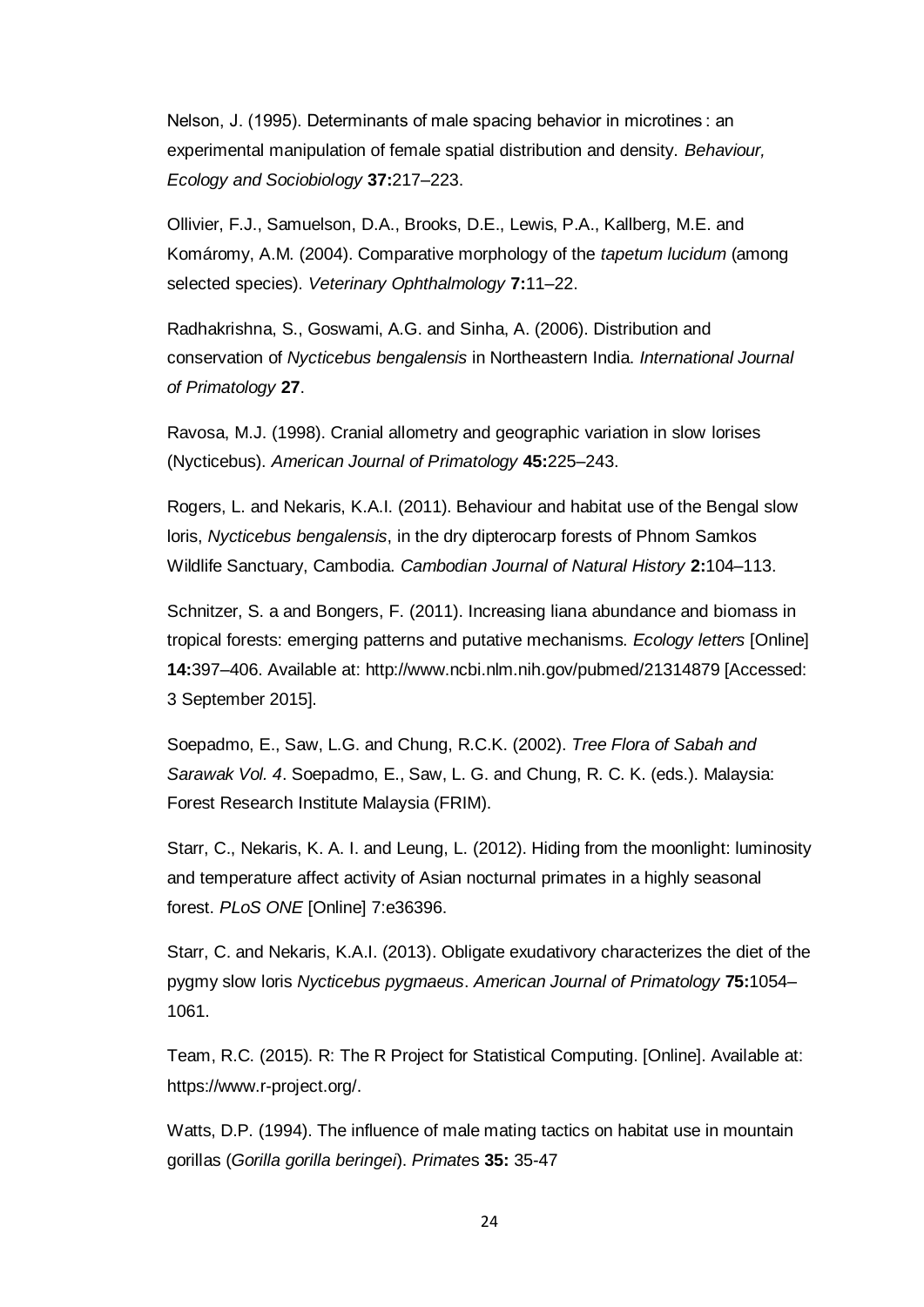Wiens, F. (2002). Behaviour and ecology of wild slow lorises (*Nycticebus Coucang*): social organisation, infant care system, and diet. Bayreuth University.

Wiens, F. and Zitzmann, A. (2003a). Social dependence of infant slow lorises to learn diet. *International Journal of Primatology* **24:**1007–1021.

Wiens, F. and Zitzmann, A. (2003b). Social structure of the solitary slow loris *Nycticebus coucang* (Lorisidae). *Journal of Zoology*. **261:**35–46.

Wilson, H. (2014). Factors effecting the movement patterns of the East Borneo slow loris , *Nycticebus Menagensis*. Cardiff.

Wright, S.J. (2005). Tropical forests in a changing environment. *Trends in Ecology and Evolution*. **20:**553–560.